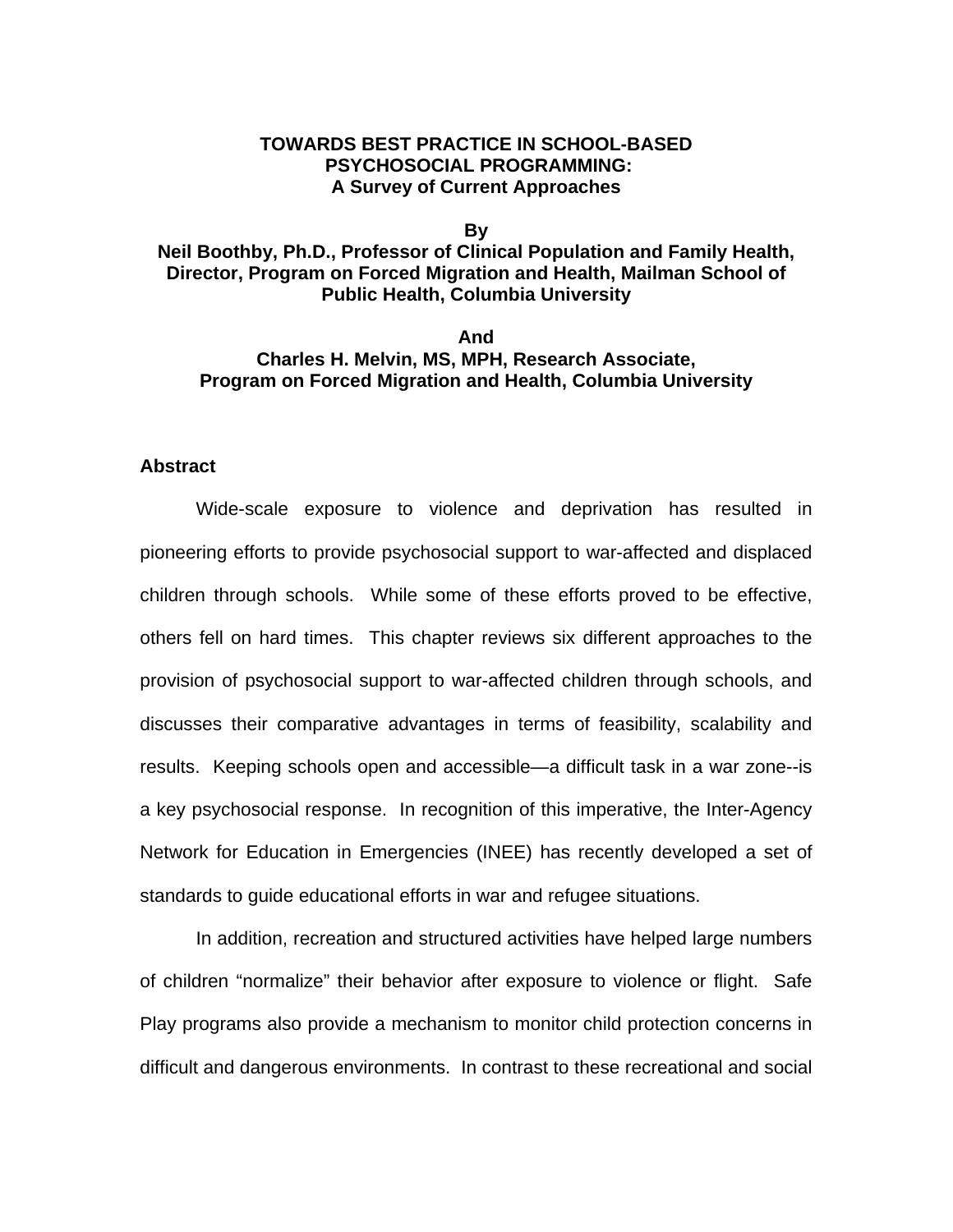activities program, some agencies have developed classroom based initiatives with distinct psychological recovery components. One of the advantages of this approach is that entire classrooms are selected for participation, thereby helping to "destigmatize" mental health interventions in schools.

Teacher sensitization programs, a third approach, seek to provide teachers with knowledge and skills to help children in their classrooms come to terms with psychological and social wounds. The success of these efforts, however, is highly calibrated to the education system's ability to support its teachers—and new strategies are required to support these frontline workers in fragile or failed states.

Peer-to-peer dialogue has been employed in schools with some success. Although these discussion leaders have too little training to be regarded as professional counselors, peer dialogues appear to be useful psychosocial tools since they build important life skills. Finally, several programs to support school based counselors' work with individual and groups of severely affected children and youth have proven to be efficacious—but only when these efforts have been implemented in cultures that traditionally use mental health and in schools which are part of functional education systems.

#### **Children in War Zones**

Worldwide, armed conflicts have displaced over 40 million people. Whether refugees or IDPs, displaced persons suffer not only physically but also emotionally and socially. Many report that even worse than the physical wounds and hardships is the suffering associated with the loss of loved ones, traumatic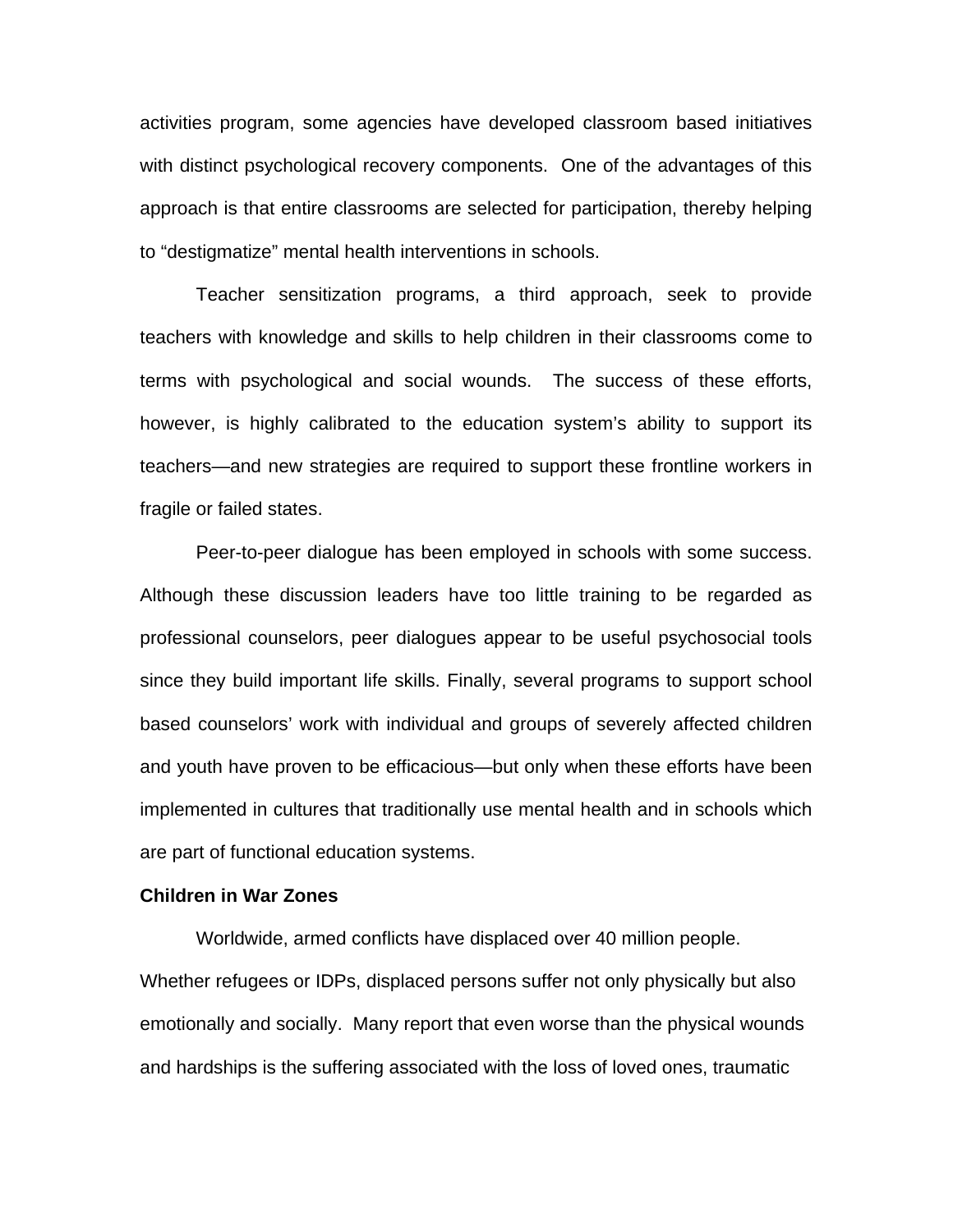experiences, destruction of one's home and property, and displacement from one's village or community.

The psychosocial burdens of war and displacement are particularly heavy for children. During flight, displaced children are at an increased risk of attack, sexual exploitation, abduction, poor health and nutrition, child soldiering, trafficking, and exposure to extreme deprivation and landmines. Particularly vulnerable are children who have been separated from their parents or adult caretakers and who lack minimal protection and means of meeting their basic needs. Even following flight, displaced children often experience fear, anxiety, and uncertainties about the whereabouts and well-being of brothers and sisters, friends and extended family members. Many have traumatic memories of seeing their homes and communities destroyed, and they are often in the care of parents or adults who themselves have been affected strongly and who, desperate to meet basic needs for their families, are unable to provide consistent, high quality care and protection.

Humanitarian agencies increasingly recognize that, along with interventions targeting provisions of food, shelter, and water, there is an important place for addressing the psychological and social worlds. A key question for the humanitarian community is how to provide assistance and support that enables large numbers of displaced children's to regain their psychological and social well-being? When psychologists look at war-affected children, they tend to focus on trauma, which has been defined as a "sense of profound helplessness in the face of overwhelming danger, anxiety and arousal"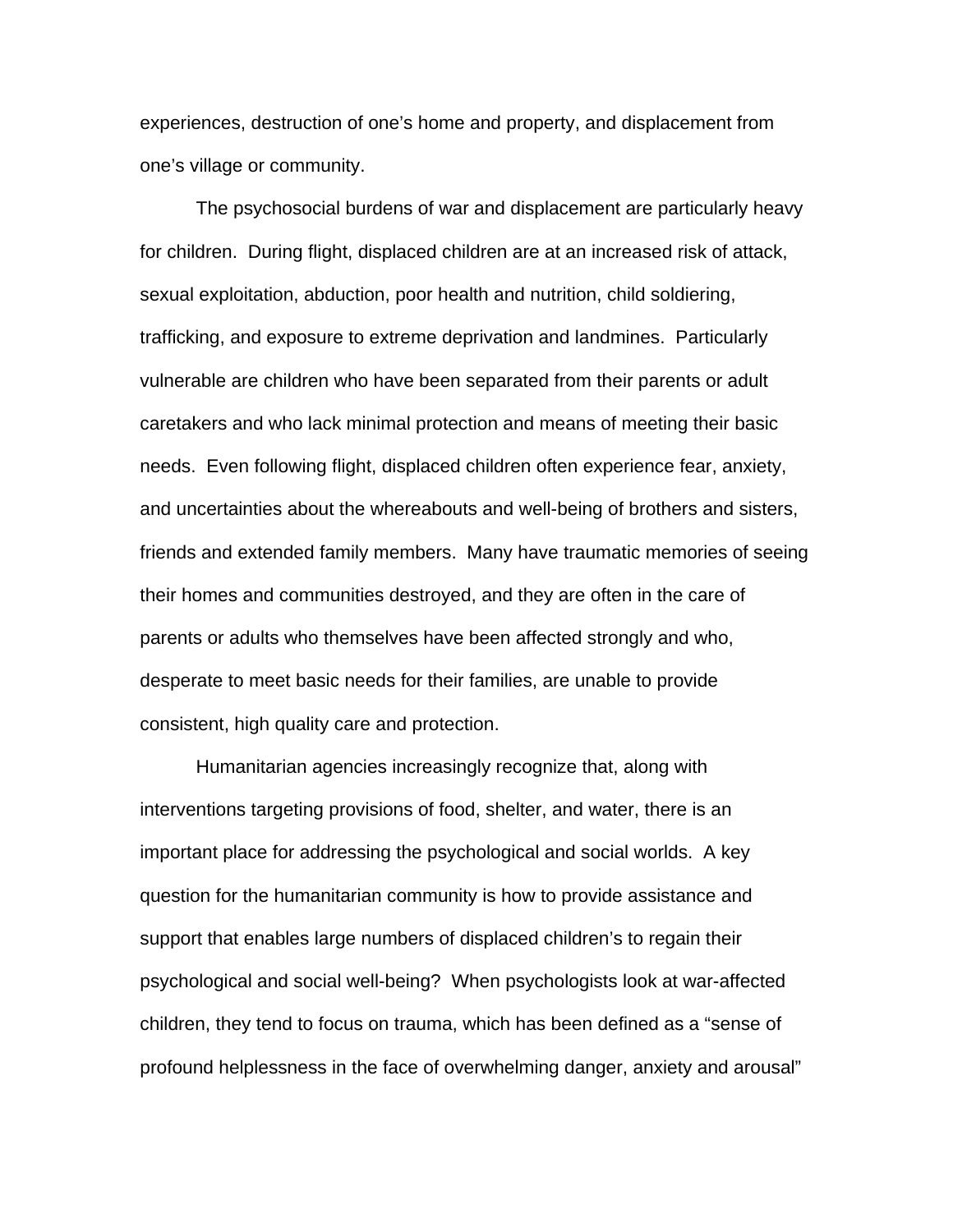associated with threatening life events. $1$  In some conflict zones, handfuls of psychologists establish trauma centers and treatment programs. Trauma, however, is only one aspect of the psychological toll of war on children, and individual and center-based approaches may only be able to serve a small percentage of those in need. Equally pernicious are the effects of deprivation: the absence of opportunities for required for normal physical, cognitive, social and emotional development<sup>2</sup>. Indeed, much of the research on the effects of violence and displacement on children emphasizes that children's outcomes, for better or worse, are largely dependent on the availability of caring adults and social supports. Thus, whether or not a child develops in a positive or maladaptive manner is highly dependent on the availability of social conditions that protect the child from deprivation as well as enable recovery from traumatic events<sup>3</sup> These findings, as well as the scale of the problem, argue for public health approaches that mobilize non-professional actors and provide assistance to children through schools, parent support groups, religious institutions, youth clubs, and other community mechanisms.

1

<sup>&</sup>lt;sup>1</sup> W. Arroyo and S Eth (1996). Post traumatic stress disorder and other stress responses. In R Apfel and B Simon ,(Eds), *Minefields in their hearts* ( p. 52-74). New Haven: Yale University Press. 2

<sup>&</sup>lt;sup>2</sup> J Garbarino and K Kostelny and N Dubrow, (1991). *No Place to be a Child: Growing up in a war zone*. Lexington, MA:

Lexington Books.<br><sup>3</sup> *J Garbarino, cited by M Roper, Kids first: Approaching school safety, in E Pelser (ed), Crime prevention partnerships: Lessons* from practice*, Institute for Security Studies, 2002, p 70;* Dawes, A and Donald, D (1994). *Childhood and Adversity*. Cape Town: David Philips; Boothby, N (1996), Mobilizing Communities to Meet the Psychosocial Needs of Children in War and Refugee

Situations, In R Apfel and B Simon ,(Eds), *Minefields in their Hearts* ( p. 52-74). New Haven: Yale University Press; Barber, B, (2001) Political Violence, Social Integration and Youth Functioning: Palestinian Youth from the Intifada. *Journal of Community Psychology*, 29 (3), 259-280; Rutter, M (1985) Resilience in the Face of Adversity: Protective Factors and Resistance to Psychological Disorder, *British Journal of Psychiatry*, 147, 598-611.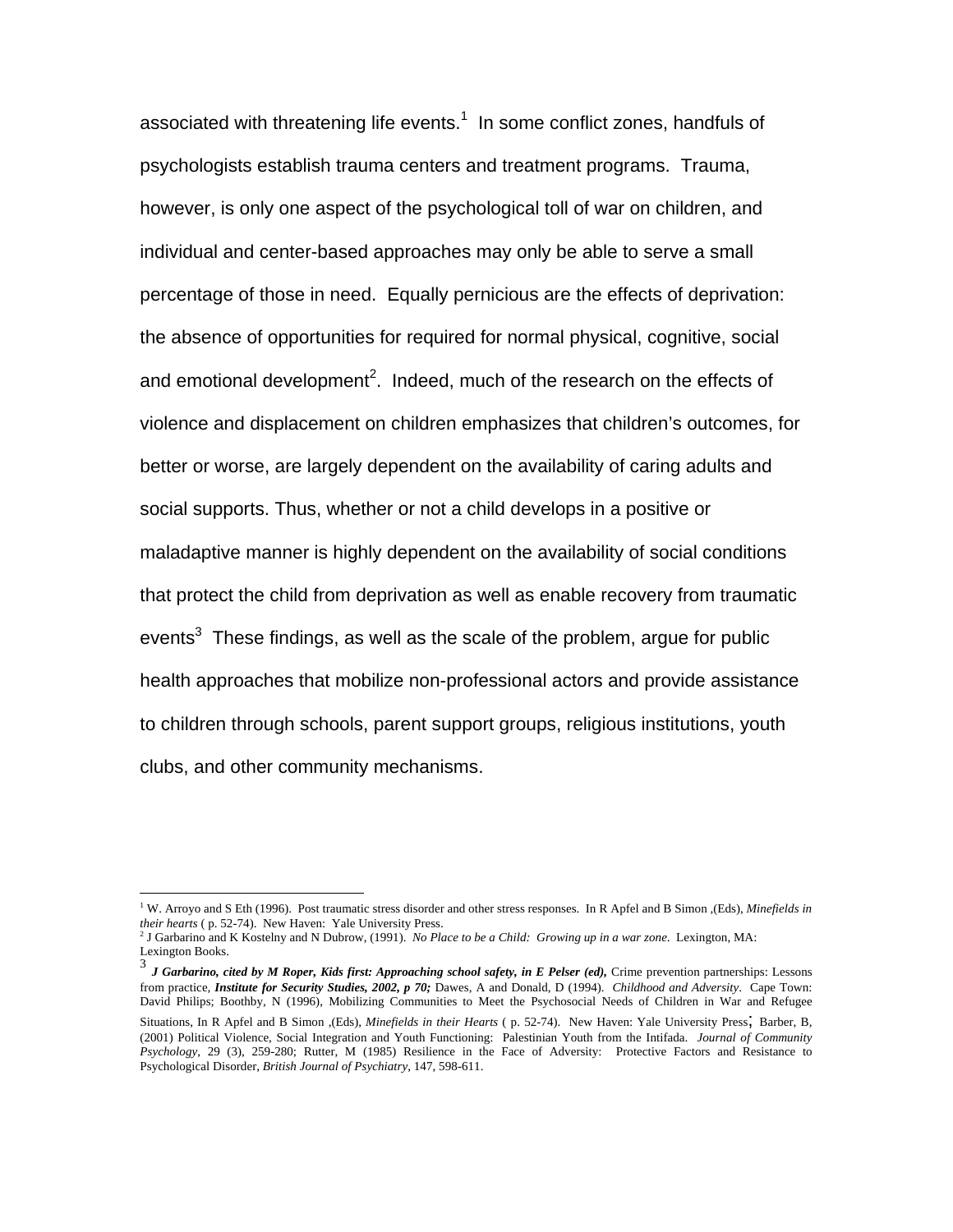### **Why Schools?**

 $\overline{a}$ 

Traditionally a place of learning, now amidst an environment of violence, a school may provide safety and stability for displaced girls and boys. In addition to academic learning, refugee or IDP children may be able to play with their peers, trust adults, and envision a positive future. They may be reminded of their cultural identity, as teachers reinforce identification with their language, cultures and national or ethnic groups. In emergencies, schools may also offer children an escape from physical harm and other dangers. In some crisis settings, peace education and conflict resolution are perceived as essential aspects of psychological and social recovery.

A recent report by the Women's Commission emphasized the psychosocial benefits of keeping schools open during a crisis: "Education is an essential stabilizing force in all phases of an emergency, reestablishing a sense of normalcy and structure after destruction and chaos. Education also provides the opportunity to build self-esteem and confidence and to regain a sense of hope about the future."<sup>4</sup> The Convention on the Rights of the Child, instituted in 1989, calls for primary education to be free and compulsory for all children at all times, and notes the important role of psychosocial support for children affected by armed conflict.<sup>5</sup>

In principle, a school may help to offset many of the risks and deprivations that commonly afflict children in war and refugee situations by simply continuing

 $^{4}$  US Women's Commission for Refugee Women and Children (2004). Untapped Potential: Adolescents affected by armed conflict, a review of programs and policies. New York. p. 12.

<sup>&</sup>lt;sup>5</sup> Nicholai, S & Triplehorn, C. (2003). The Role of Education in Protecting Children in Conflict. HPN Network Paper 42. Humanitarian Practice Network, Overseas Development Institute. March 2003. p. 2.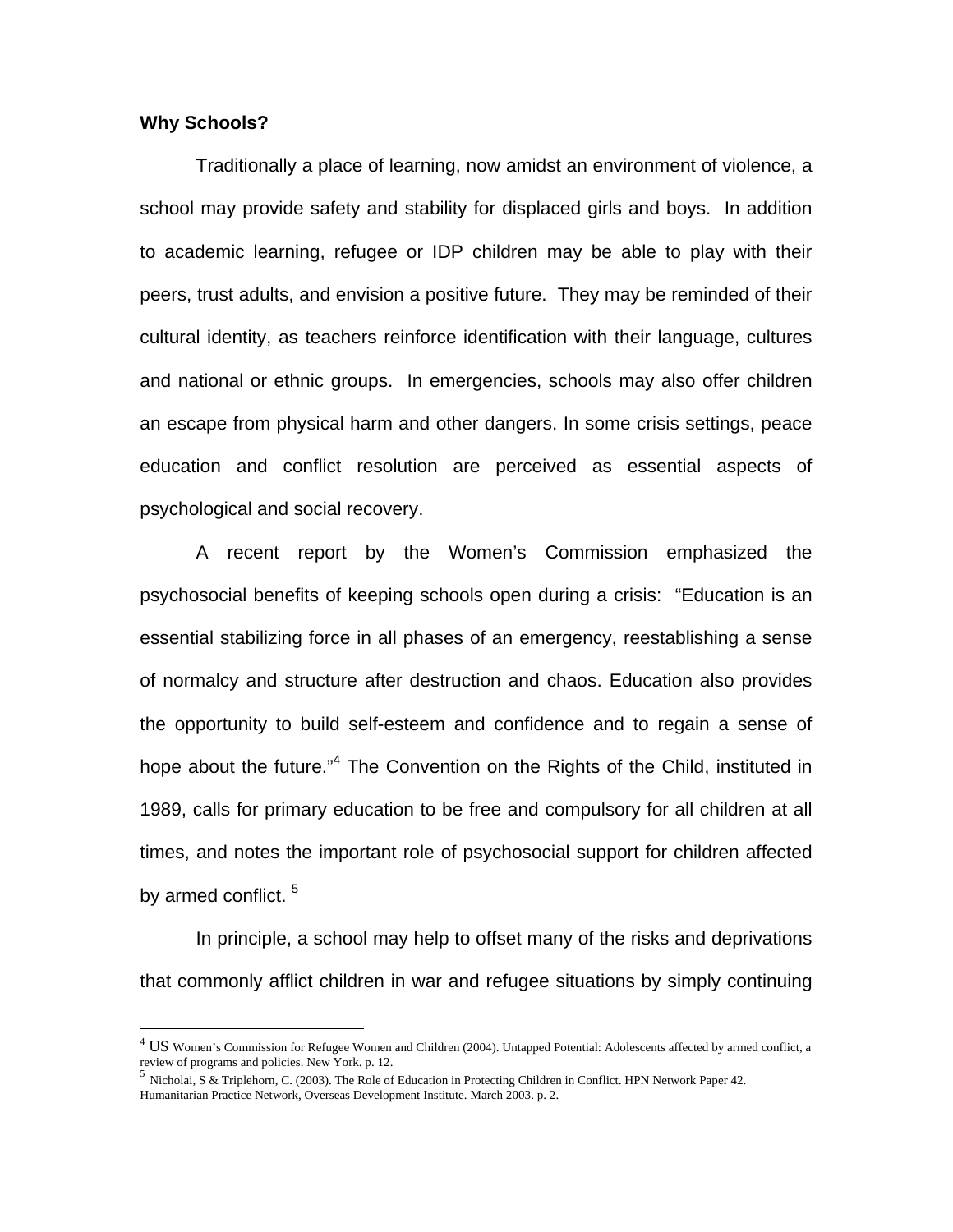to be a school. In addition, schools offer a potential home-base for more specialized intervention programs to facilitate children's psychological recovery from violent upheaval. The additional challenge of scale—how to reach thousands of children in need, often in the midst of ongoing conflict, and usually with insufficient human and financial resources—is also why schools are seen as an appropriate mechanism to provide psychosocial support services to waraffected and displaced children.

#### **Constraints**

1

But it is difficult to keep schools going during war and refugee crisis, and ensure children can access them. According to the Institute for Reconstruction and International Security through Education, 82% of the 113 million out of school children are living in crisis and post-crisis countries. <sup>6</sup> In refugee camps, only 1 in 4 school-aged children attend school; only 1 in 10 girls do so; and, only 1 in 100 15-17 year-old adolescents are engaged in any organized activity whatsoever.<sup>7</sup> A child's access to education in a conflict zone can be compromised by a myriad of factors, including: damage to the school's infrastructure; lack of safety, security or and transport; breakdown of the family unit; necessity for the child to stay home and care for ailing parents or other relatives; poverty and inability to afford clothes or basic school materials; child labor is needed for household income; among others. Very vulnerable children including orphans and separated children or girls exposed to sexual violence—

<sup>6</sup> Baron, EV (2001) Institute for Reconstruction and International Security through Education. In, Smith, D & Vaux, (2002) Education, Conflict, and International Development. Department for International Development (DFID). United Kingdom.

<sup>7</sup> UNHCR, (1996). *Evaluation of UNHCR's Response to the Care and Protection of Refugee Children asnd Adolescent, Geneva: UNHCR*.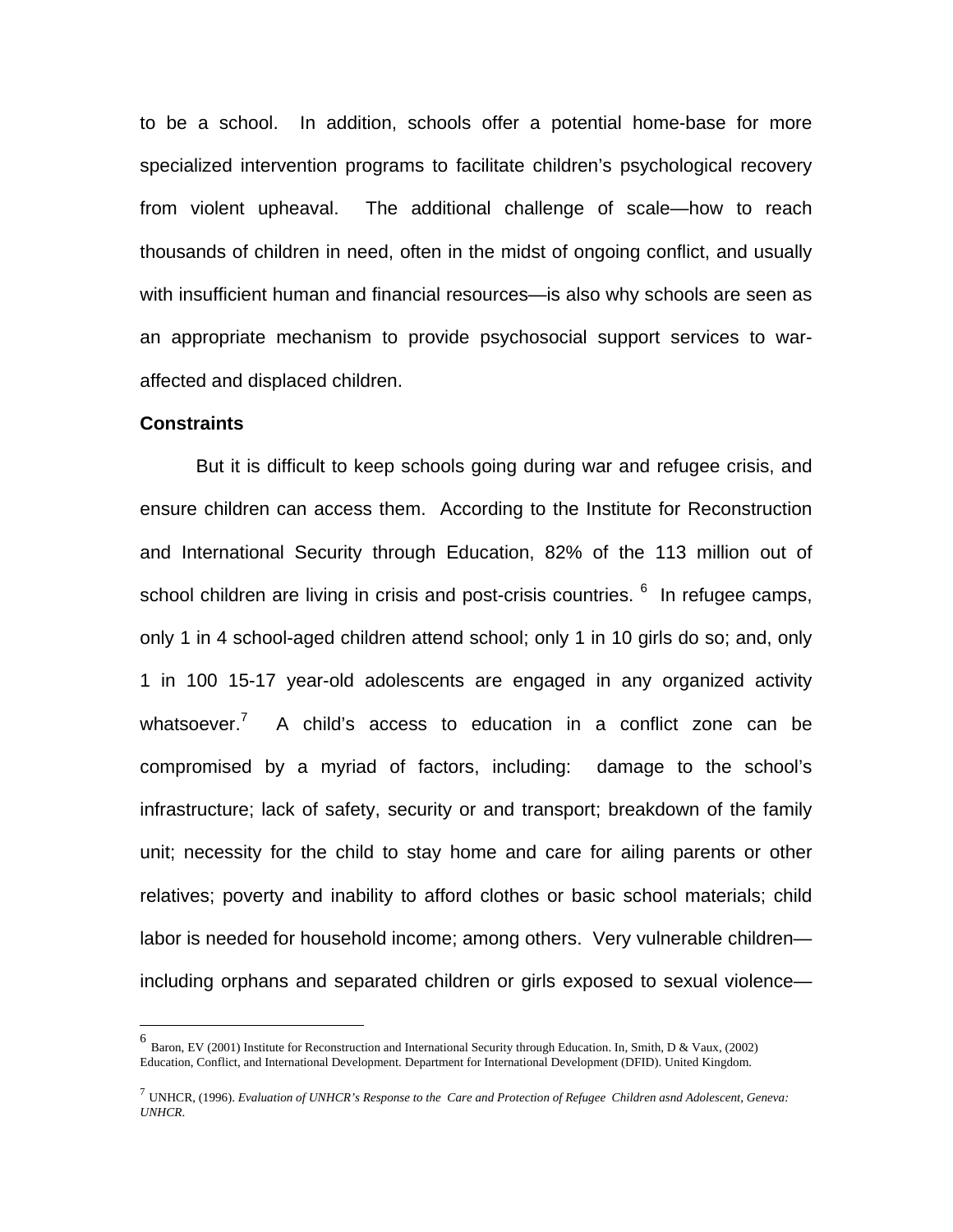may face an even more complex challenge in gaining and maintaining access to school.

Even when children are able to reach schools, they are not always safe and nurturing places. There are many conditions—from physical abuse from teachers to humiliation from peers—where the school environments actually can harm children. A recent report from the Christian Children's Fund cites conditions in Bolivia, where 90% of children receive hateful taunts at school, while 50% are physically abused. The report observes that 50% of teachers surveyed in Bolivia believe physical punishment is an appropriate form of discipline. <sup>8</sup> Furthermore, in conflict situations, schools have been used to serve political aims and flame ethnic hatred. Such politicization can be seen, for example, in Rwanda prior to the genocide, as the Hutu-dominated government increasing reserved education as an exclusive privilege of their ethnic group, a process which also determined who could and could not be employed as teachers. In West Bank and Gaza, Palestinian schools have been forcibly closed by Israeli soldiers and access impeded through the erection of checkpoints, walls and other boundaries. Indeed, education is often used as a weapon for furthering of political gain and the strengthening of inequalities. $9$ 

In failed states—defined here as a state where a governing body has either been unable or unwilling to provide for basic needs—educational services

<sup>&</sup>lt;sup>8</sup> (http://www.christianchildrensfund.org/uploadedFiles/Publications/7660\_Poverty%20Pt%202.pdf)

<sup>9</sup> Bush, Kenneth D and Saltarelli, Diana (2002) *The Two Faces of Education in Ethnic Conflict*, United Nations Children's Fund, Innocenti Research Centre, Florence, Italy. ). In, D Smith, & C Vaux, (eds) *Education, Conflict, and International Development. Department for International Development* (DFID). United Kingdom.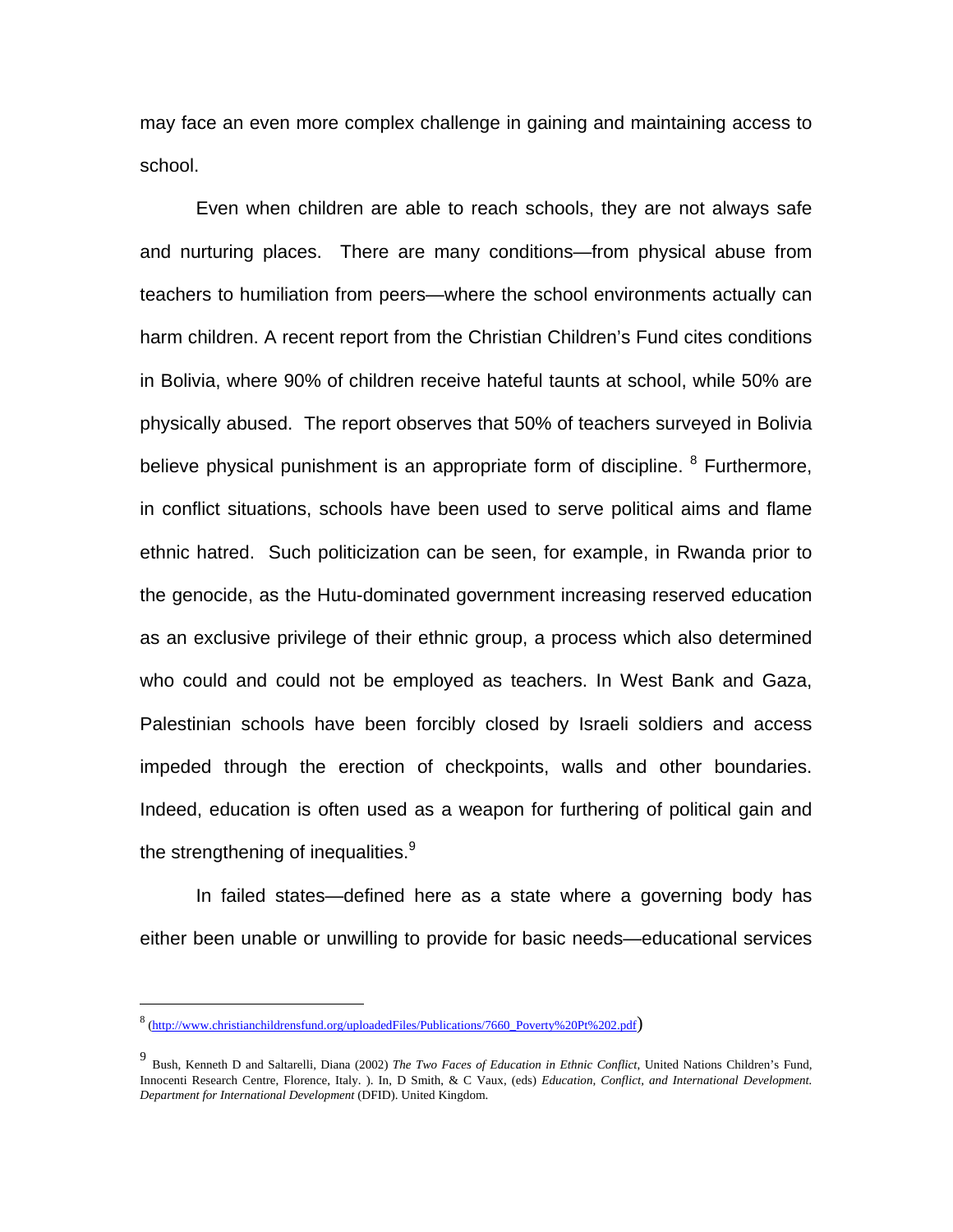are disproportionately affected. While expenditures on military, transport and other sectors linked to the war effort increase dramatically, at-war countries usually do not have budgets to support adequate numbers of well-trained teachers. In Liberia, for example, 65% of the teachers do not meet state qualification requirements. In Angola, a chronic shortage of teachers has resulted in 50-1 student-teacher ratios in many parts of that war-torn country.<sup>10</sup> In addition to severe human resource constraints, the quality of education is also adversely affected by the direct targeting of schools and teachers. This is the case in Nepal, for instance, where Maoists routinely bombed schools and threaten teachers with violence. To date, some 8,500 private schools across the country have been closed—swelling public school classroom to ratios that exceed 120 students per teacher.<sup>11</sup>

#### **What Have We Learned?**

<u>.</u>

Nevertheless, in the midst of conflict-related dangers and constraints, national and international actors have experimented with the provision of psychosocial support to children through schools. Programs that helped to keep schools open and accessible have managed to ensure a measure, at least, of protection and positive life options for children under siege. Along with this basic psychosocial imperative, more tailored psychosocial support programs have ranged from the provision of structure recreation and play activities, on the one end, to more intensive individual and group counseling, on the other. To date,

<sup>&</sup>lt;sup>10</sup> Women's Commission for Refugee Women and Children (2003). Global Survey on Education in Emergencies: Angola Country Report. December 2003. New York. p. 28.

<sup>&</sup>lt;sup>11</sup> http://www.unicef.org/infobycountry/media\_26111.html); Save the Children (2004), field Report, Katmandu: Save the Children USA.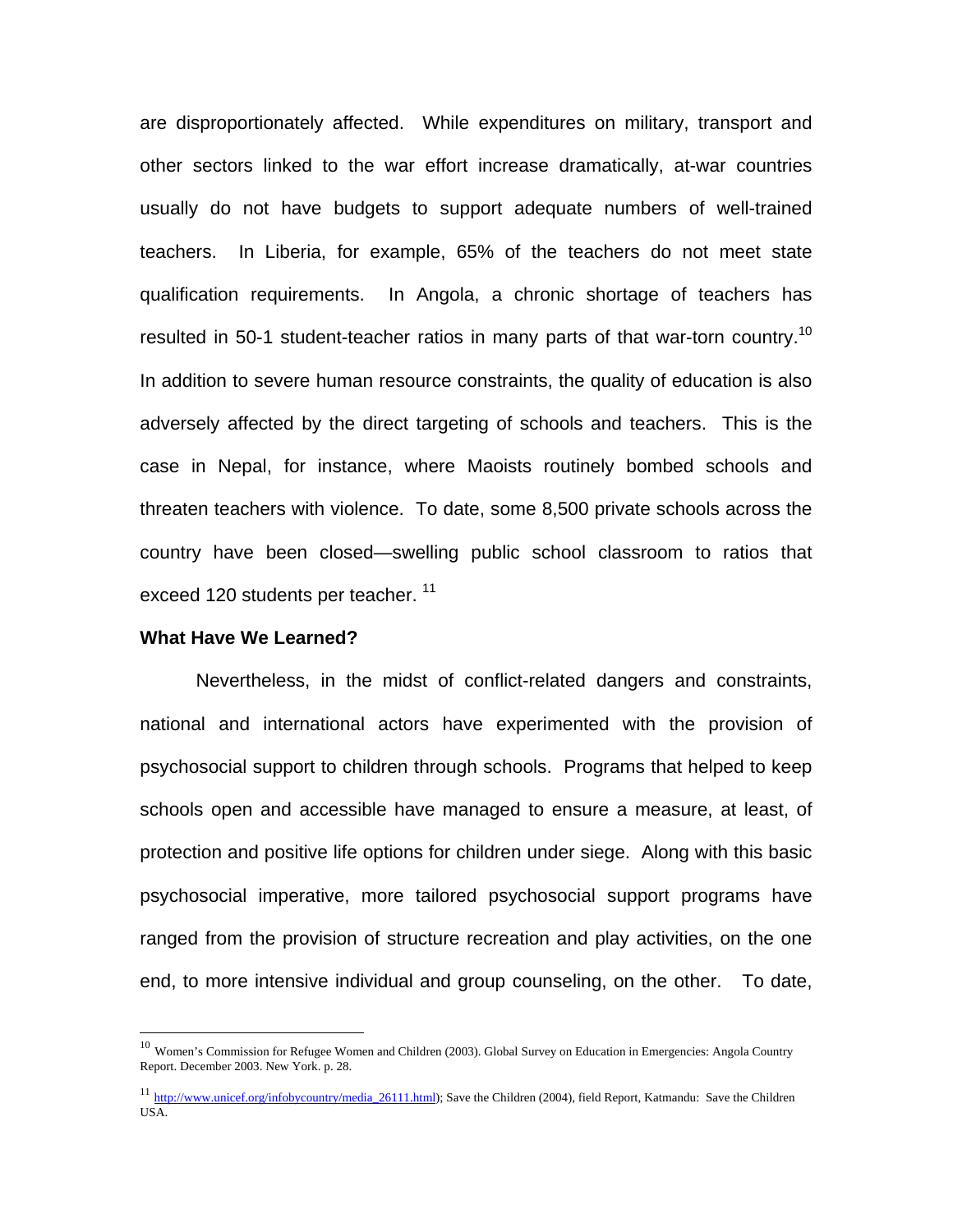we are not able to comment of the efficacy of these different approaches: the type of research that would allow for comparative impact conclusions has not been undertaken. Nonetheless, there is emerging evidence in the form of case studies, program evaluations, a few impact studies, and other field-based findings that point to promising trends and lay the foundation for subsequent research and program learning opportunities. The remaining sections of this chapter will provide overviews on six different approaches to school-based psychosocial support programs, and discuss their comparative advantages in terms of feasible, scale and results. It will conclude with recommendations for subsequent learning.

#### **Schools First**

1

#### *"Support for the re-establishment and continuity of education must be a priority strategy for donors and NGOs in conflict and post-conflict countries" (Machel Report, Para. 88, 203) 12*

Boys and girls who go to school on a regular basis have accessed one of the most important forms of psychosocial support available to them in war or refugee situations. The child is a student. Intellectual stimulation and learning takes place on a daily basis. There is structure to the day, a beginning and an end to activities. There is social interaction and emotional stimulation. The child derives personal satisfaction and heightened sense of self-esteem when she does well in school. *I am a child who goes to school* also means this child is able to envision a future for himself. There is hope, a positive option pathway.

<sup>12</sup> *http://www.unesco.org/education/educprog/emergency/themes/situation.htm*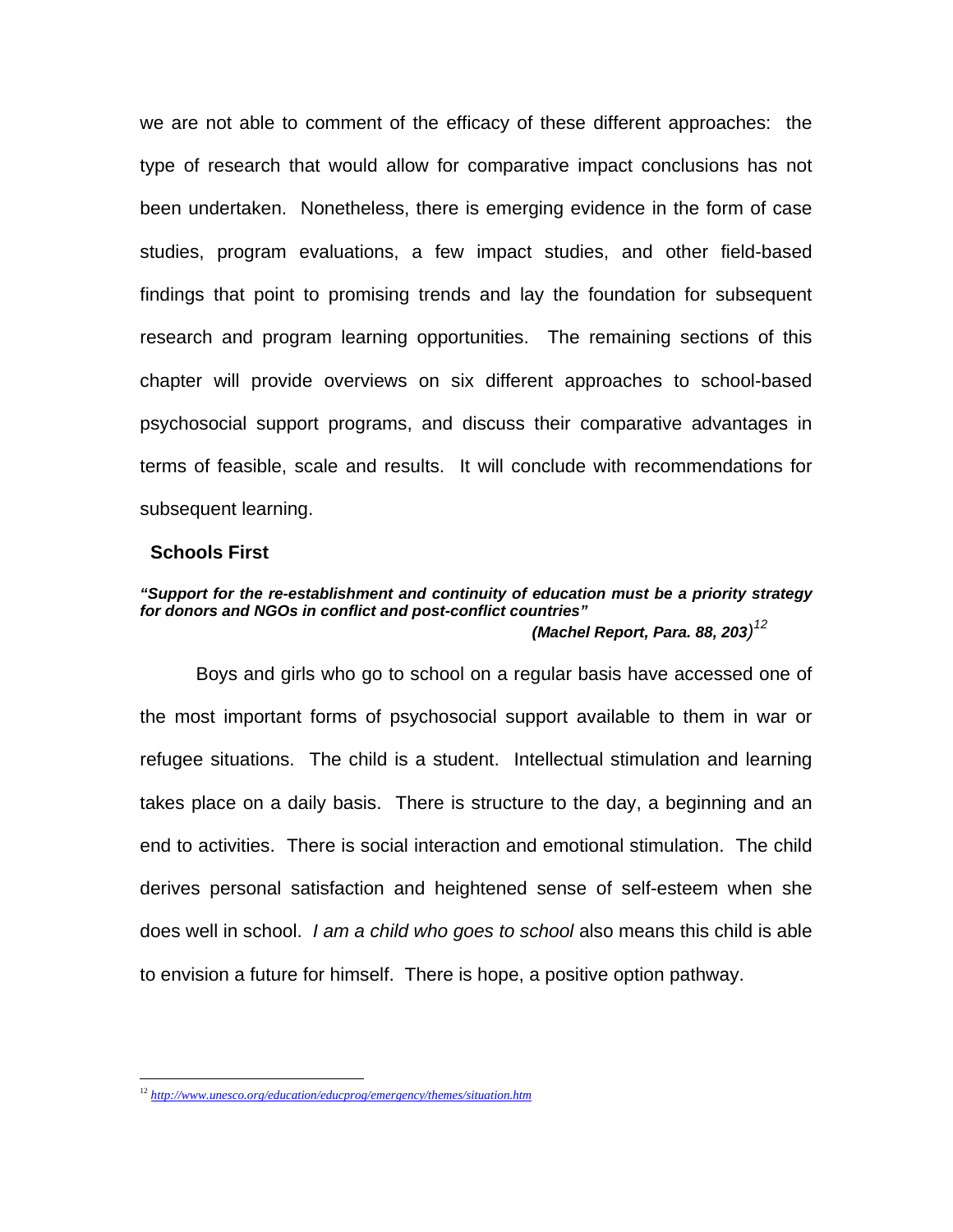The positive psychosocial support roles schools may play in conflict zones is evident in Palestine. A representative study based on a representative sample of over 1200 Palestinian children growing up in West Bank and Gaza communities found that 93% of these boys and girls believe doing well in school is the best way to both support the Palestinian cause and to ensure a positive individual future.<sup>13</sup> School children reported that despite the difficulty and uncertainty in their lives, they wanted to continue to in school because it was the best way to learn, socialize and to eventually obtain a job. They also saw improve themselves as the "best" way to resist the occupation. Only 7% of children in this study stated that violence was required to resolve political differences with Israel, or to secure a livelihood in the future.

Furthermore, schools were identified as one of the few remaining places where children could engage with their peers. More than 75% of this sample reported they did not consider their neighborhoods to be safe places to play or socialize with friends. It was mainly during school hours that boys and girls interacted with one another.

It is interesting to note children's belief in schools as institutions of hope remains strong despite the fact that most teachers and schools surveyed in this study reported that the quality of education in these schools had declined significantly. Children, in contrast, rarely mentioned any change in quality of their curriculum or their instruction. Both children and parents reported observing and experiencing fear as they left for and returned from school. Nonetheless, going to

<sup>13</sup> Arafat, C and Boothby*, N, Psychosocial Assesment of Palestinian Children* (2003), Washington DC: USAID.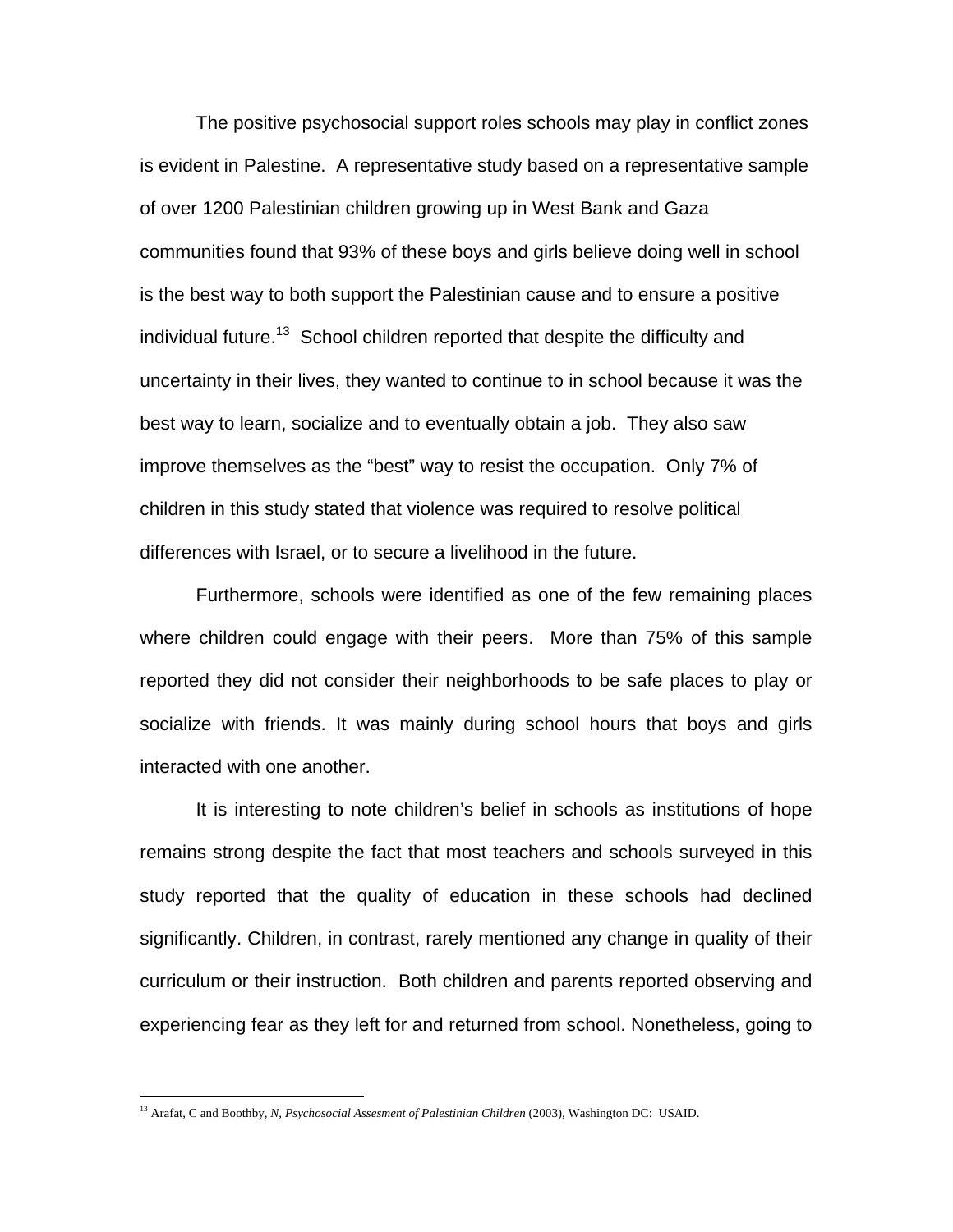school was the most meaningful day-to-day activity in most of these children's lives.

One of the most important psychosocial support functions a school can provide to war-affected and displaced children is simply to be one. While there are a number of important support programs that may be developed at schools as the examples below attest—we should not lose sight of the most basic psychosocial function schools are able to provide. But to be a school in a war zone is not easy. Infrastructure is destroyed, materials are scarce and teacherstudent ratios are so high that neither learning nor psychosocial healing is possible. In recognition of these difficulties, The Inter-Agency Network for Education in Emergencies (INEE) has recently developed a set of standards to guide educational efforts in war and refugee situations.<sup>14</sup> This interagency collation also is lobbying major donors to provide the financial resources to implement these standards in each emergency setting.

Key guidelines include:

### **INEE Standards for Education in Emergencies:**

- **Access and Learning Environment** 
	- o **Equal Access:**

*All individuals have access to quality and relevant education opportunities* 

### o **Protection of Well-Being:**

*Learning environments are secure, and promote the protection and mental and emotional well-being of learners* 

o **Facilities:** 

*Educational facilities are conducive to the physical well-being of learners*

- **Teaching and Learning** 
	- o **Curricula:**

<sup>&</sup>lt;sup>14</sup> INEE (2004) Minimum Standards for Education in Emergencies, Chronic Crisis and Early Reconstruction. UNESCO. Paris.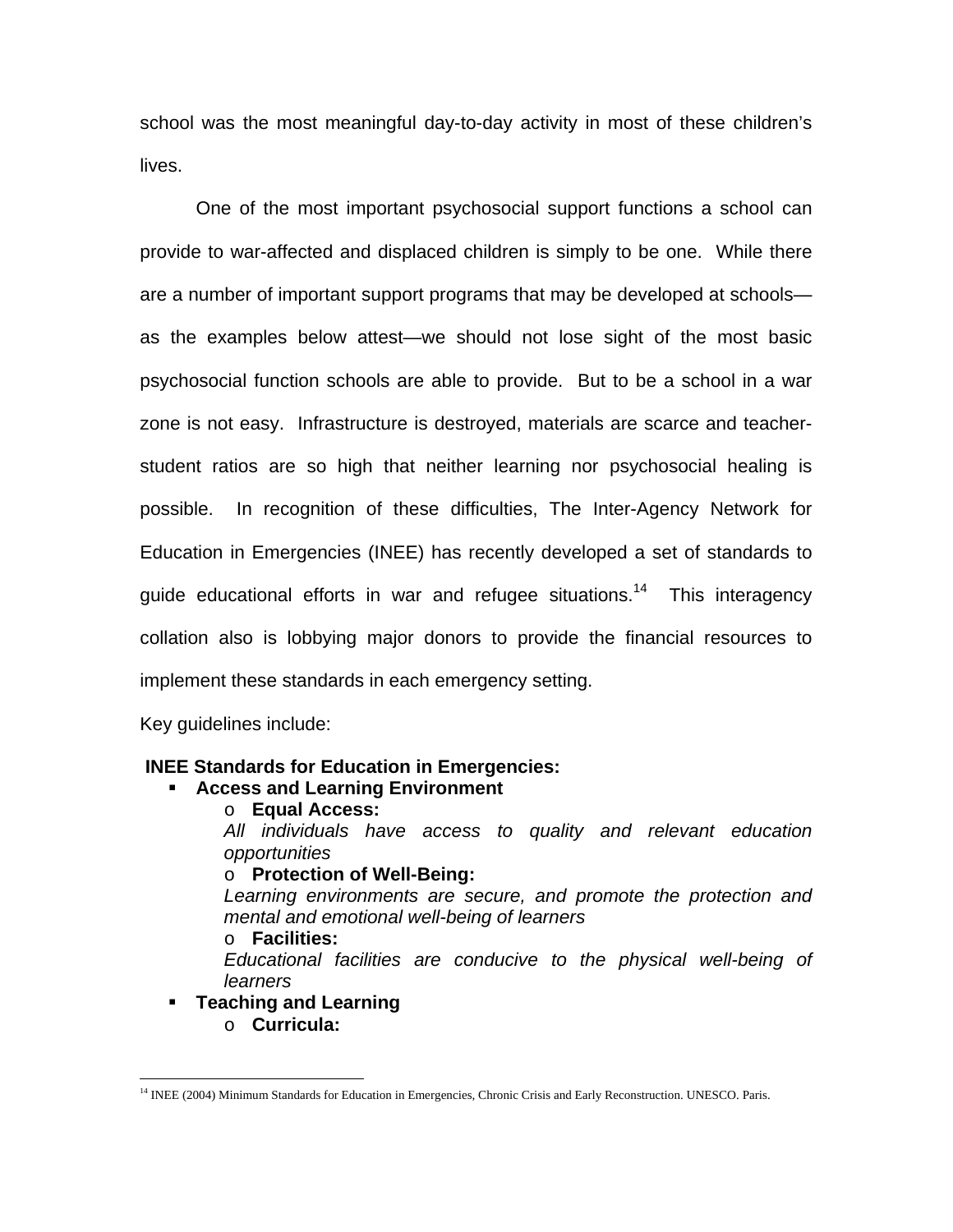*Culturally socially and linguistically relevant curricula are used to provide formal and non formal education, appropriate to the particular emergency situation.* 

## o **Training:**

*Teachers and other education personnel receive periodic, relevant and structured training according to need and circumstances*.

## o **Instruction:**

*Instruction is learner-centered, participatory and inclusive*.

## o **Assessment:**

*Appropriate methods are used to evaluate and validate learning achievements*.

# **Teachers and other Education Personnel**

# o **Recruitment and Selection**:

*A sufficient number of appropriately qualified teachers and other education personnel are recruited through a participatory and transparent process based on selection criteria that reflect diversity and equity*.

## o **Conditions of Work**:

*Teachers and other education personnel have clearly defined conditions of work, follow a code o conduct and are appropriately compensated.* 

## o **Support and Supervision:**

*Supervision and support mechanisms are established for teachers and other education personnel, and are used on a regular basis*.

# **Education Policy and Coordination**

# o **Policy Formulation and Enactment:**

*Education authorities prioritize free access to schooling for all, and enact flexible policies to promote inclusion and education quality, given he emergency context*.

## o **Planning and Implementation**:

*Emergency education activities take into account national and international educational policies and standards and the learning needs of affected populations*.

## o **Coordination**:

*There is a transparent coordination mechanism for emergency education activities, including effective information sharing between stakeholders*.

## **INEE Process Standards for Education in Emergencies:**

# **Community Participation:**

*Emergency-affected community members actively participate in assessing, planning, implementing, monitoring and evaluating the education program*

## **Local Resources:**

*Local community resources are identified, mobilized, and used to implement education programs and other learning opportunities* 

## **Initial Assessment:**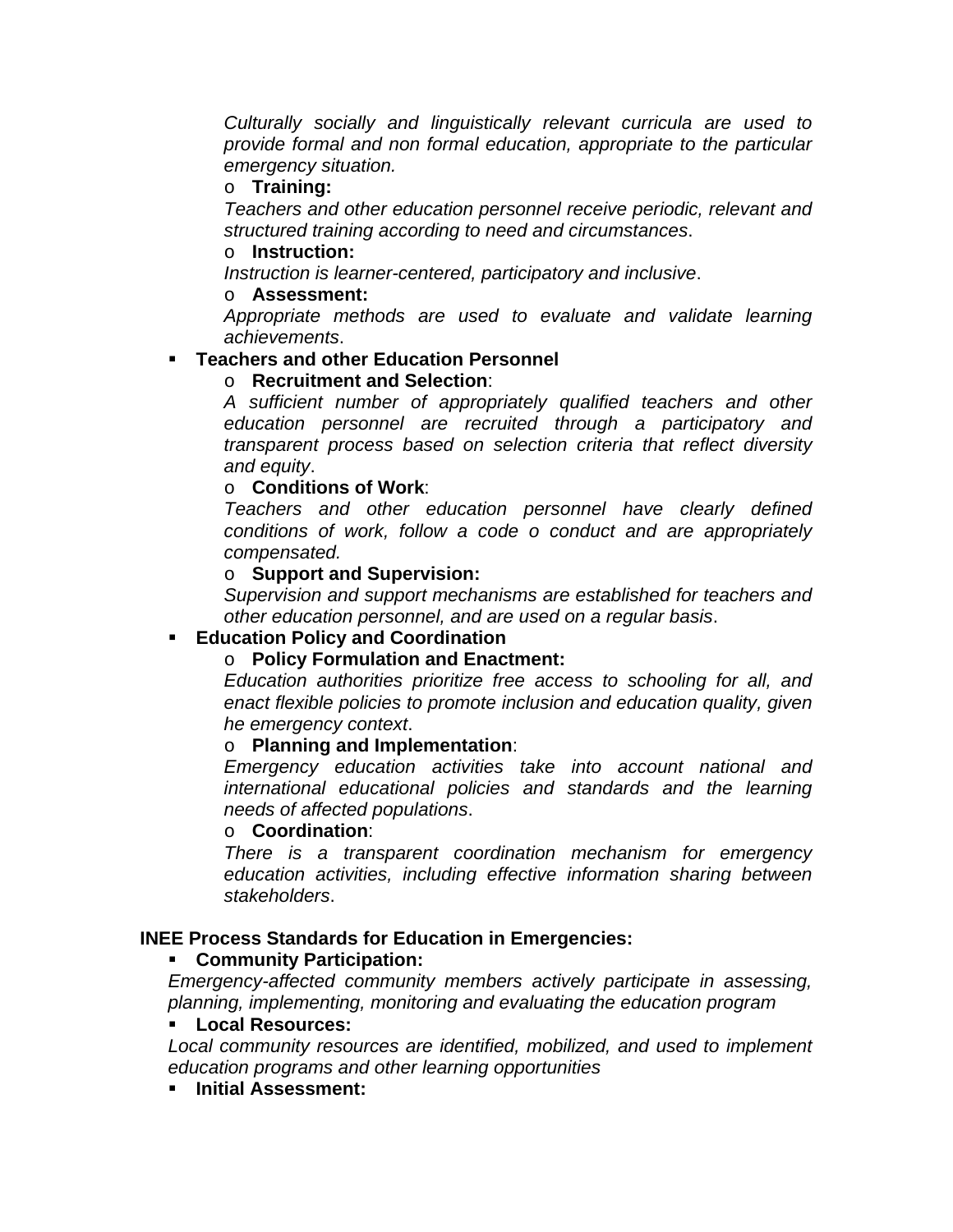*A timely education assessment is conducted in a holistic and participatory manner*

### **Response Strategy:**

*A framework for an education response is developed, including a clear description of the problem and a documented strategy for action* 

### **Monitoring**:

*All relevant stakeholders regularly monitor the activities of the education response and the evolving education needs of the affected population*

### **Evaluation:**

*There is a systematic and impartial evaluation of the education response in order to improve practice and enhance accountability* 

*Source: UNESCO, Inter-Agency Network for Education in Emergencies (2004)* 

### **Safe Spaces**

Often the first psychosocial support intervention in the midst of an emergency, a "Safe Space" (sometimes called "Child Friendly Spaces") program provides children with a structured and protective environment. The concept is simple and replicable: locate play space; identify, orient and support community workers; mobilize groups of affected children; and, launch wide-scale play and recreation activities as soon as possible. Structured play and recreation helps to normalize children's behavior at the very time they need it most. Safe Spaces are also readily scalable—using community resources, large numbers of children can be organized into these behavioral regulation programs in a short period of time. While recreational and play activities (cooperative games, drawing, social drama, among others) are at the heart of the Safe Space concept, some programs have evolved into multifaceted intervention initiatives that eventually included immunization campaigns, nutrition programs, life skills activities, and parental support supports.

The humanitarian response to refugees in the aftermath of Rwanda's genocide provides an example of how Safe Space programs were taken to scale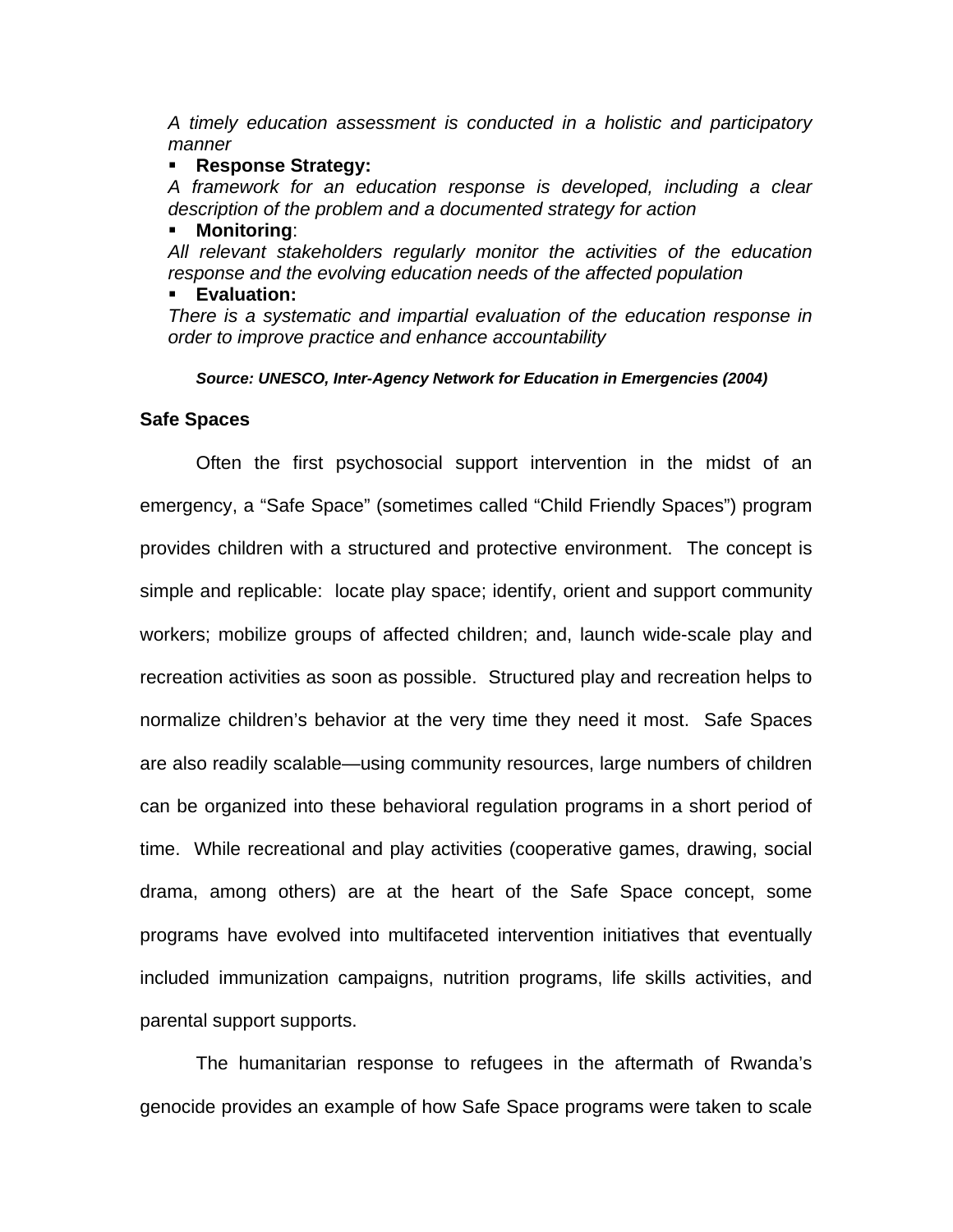and laid the foundation for refugee education and a wider range of community support programs. It is also a case study of how the absence of Safe Space Programs may undermine efforts to monitor child protection concerns.

In the spring of 1994, 250,000 Hutus fled to Tanzania in a single day to escape the repercussions of their leaders (and in many cases their own) involvement in the genocide in Rwanda. The humanitarian community responded to them as refugees in need of international assistance and protection. In a matter of weeks, 30-40,000 children were organized into Safe Space programs, with each group of children engaging in about 3 hours of structured activities per day. A "school-in-a-box" literary and numeracy program was added to this initial effort, providing children with a short-term learning opportunity, as well as more structure to their day. These two psychosocial first-phase emergency responses paved the way for a more 'formal" refugee education program and other community-based psychosocial support efforts. Indeed, Safe Spaces are an important step towards establishing curriculum-based learning in refugee or IDP situations where schools do not already exist.

In contrast, in Goma (Zaire), a cholera epidemic and rocky, overcrowded terrain, impeded the provision of Safe Spaces for children. Moreover, UNHCR did not actively support education at all for refugee children. Many of Hutus who had orchestrated and participated in the genocide (including teachers, headmasters and ministers) had fled to Zaire. UNHCR believed that these Hutu Power members, who already dominated the refugee camps, would use education and structured activities programs to continue to flame ethnic hatred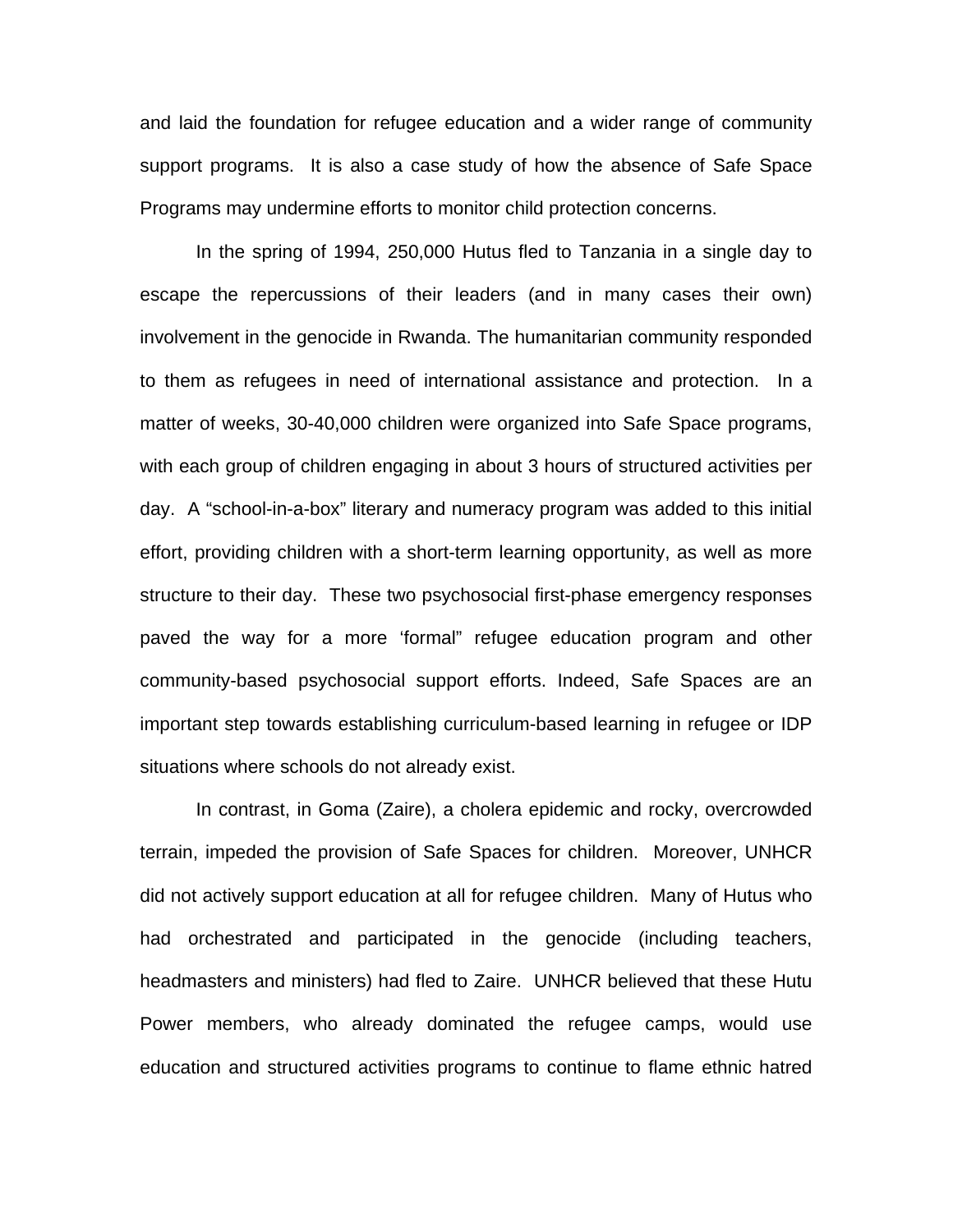and revenge. To be sure, Hutu Power leaders controlled civilian refugee populations Goma and other refugee camps in eastern Zaire, often through intimidation, beatings and killings. They had little regard for human rights, and perceived international relief agencies as their personal service providers. But it is now believed that the absence of Safe Space and education programs indirectly contributed to the large scale use of under-aged refugee boys to continue to kill Rwandan civilians. As early as the fall of 1994, UN security personnel observed large numbers of teenage boys leaving refugee camps in favor of military camps in nearby mountains where they were trained as guerrilla combatants and used in nightly raids back into Rwanda.<sup>15</sup> Had Safe Space and education program existed, the recruitment of children from refugee camps could have been monitored, reported and (possibly) acted upon.

Like Goma, many of today's refugee and IDP camps are Darwinian universes where "survival of the fittest" realities expose girls and boys to exploitation and abuse. Safe Space programs can provide needed psychosocial support as well as structures to monitor day-to-day protection concerns. The importance of Safe Spaces has been noted in "post-conflict" re-development situations as well. In a report put forth by the Displaced Children's and Orphans Fund (USAID), for example, a lack of Safe Spaces was identified as an obstacle to an optimum path to psychosocial wellness among children in Afghanistan; the

<sup>&</sup>lt;sup>15</sup> UNHCR Security Advisor, (November 1994). Personal communication (Boothby).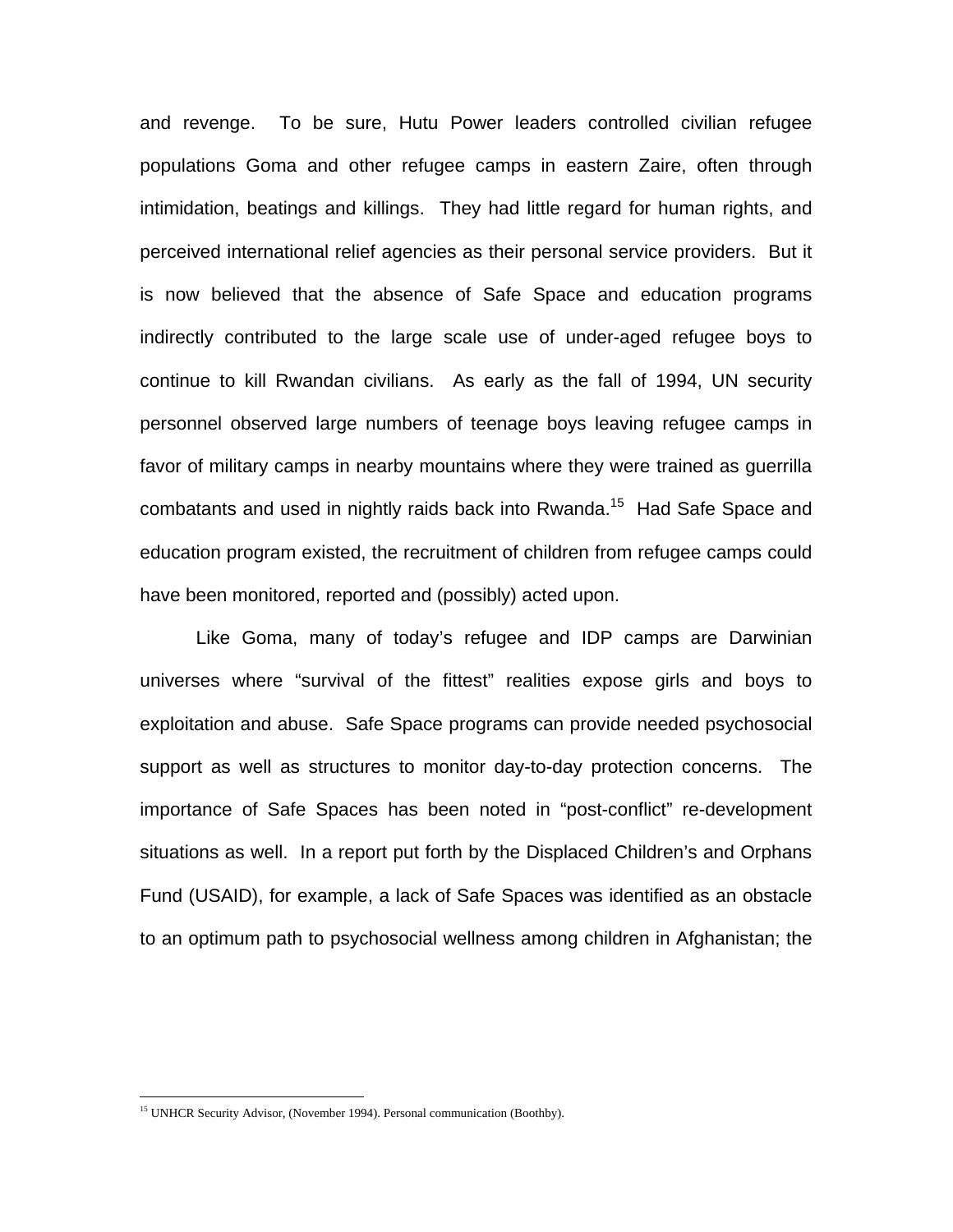report further noted that the presence of minefields, rubble, and pollution played

a factor in the absence of such facilities.<sup>16</sup>

Relief workers have developed some basic guidelines for Safe Space programs in schools or other community locations:

- $\triangleright$  The Safe Space program must be accessible to all, including children with special needs.
- $\triangleright$  The Safe Space should be safe, and the facility (a tent will do) structurally and sound and able to protect children from the elements.
- $\triangleright$  The children must feel safe and secure from physical and/or sexual harassment, solicitation of drugs, weapons, and other dangerous materials
- $\triangleright$  The Safe Space must be located in appropriate proximity to clean water and sanitation facilities
- $\triangleright$  The Safe Space must be large enough to accommodate sports and recreation programs.<sup>17</sup>

## **Teacher Sensitization**

Sensitization programs, a third form of school-based psychosocial support, aim to better equip teachers to respond to the psychological needs of war-affected or displaced children. Typically, workshops are organized at national, provincial and district levels where teachers receive information about the effects of war on children and on how psychological healing activities might be promoted in their classrooms. Teachers learn of the importance of active listening, and practice the use of empathy as a healing tool. Drawing, sociodrama, personal narratives, journal keeping, incorporation of traumatic events into traditional song and dance, are among the activities that have been

 $\overline{a}$ <sup>16</sup> Displaced Children's and Orphans Fund (2003). Afghanistan Child Protection Consortium Report: Child Protection and Psychosocial Support for Afghan Children and Youth. Third Quarterly Report Oct – Dec 2003

<sup>17</sup> http://www.unicef.org/teachers/protection/instability.htm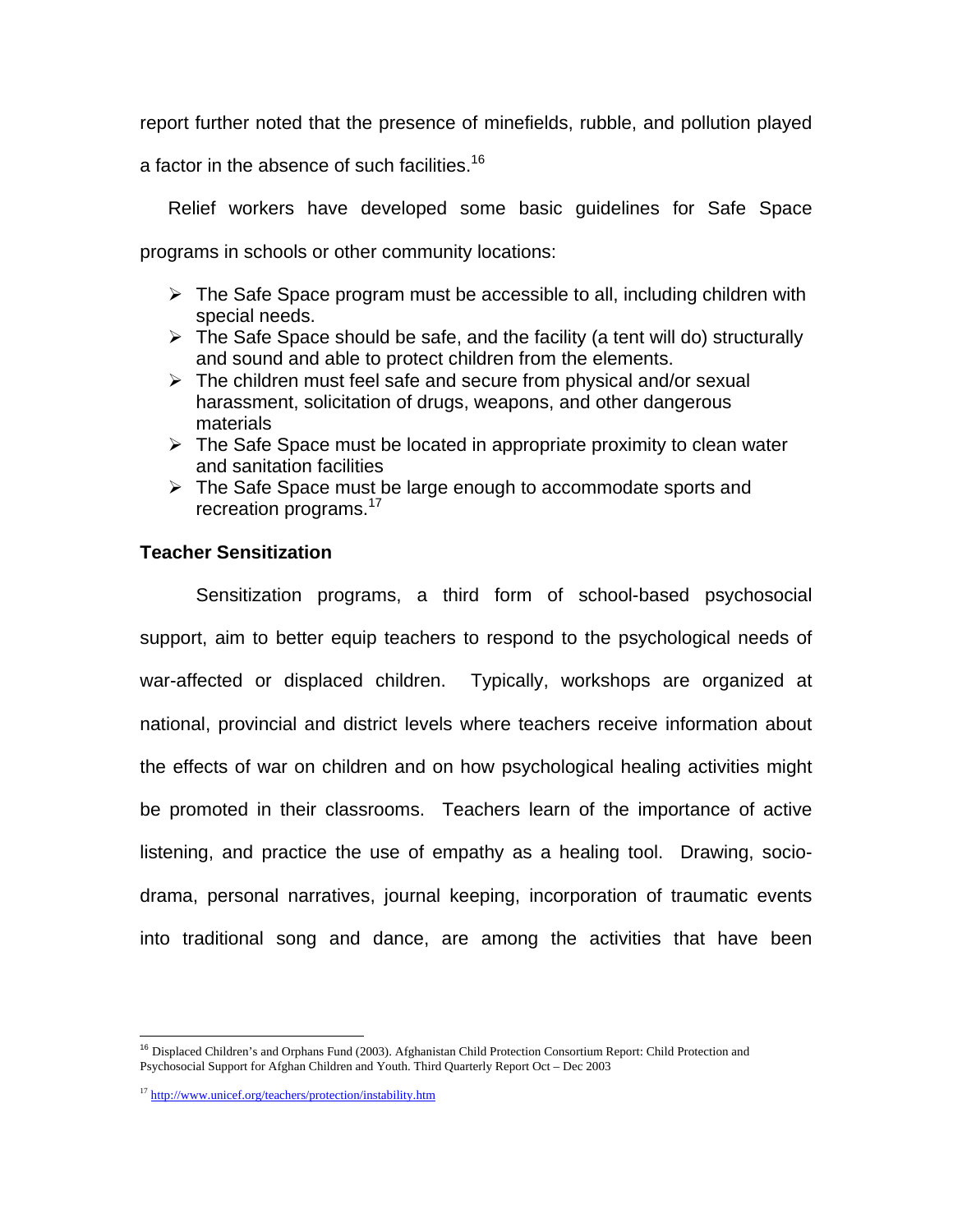promoted in classrooms by teachers who have participated in psychosocial sensitization programs.

The success or failure of these programs appears to be highly dependent on the capacity of the educational system to support it teachers. In Bosnia, Croatia, Kosovo, and Palestine, for example, where the educational structures are advanced compared to those in most war affected countries, research and evaluations found that teacher sensitization programs resulted in modest improvements in the psychosocial status of children<sup>18</sup>. Even so, observers noted that teacher sensitization programs are still highly dependent on an informed, competent, and committed administrative support.<sup>19</sup> The demise of an earlier teacher sensitization effort in Mozambique further underscores the importance of educational systems and human resource capacities.

The 16 year civil war in Mozambique was especially brutal as RENAMO guerrillas targeted civilians in general and teachers in particular. Exposure to violence was widespread, and nearly 30% of children in war-affected zones participated in killing.<sup>20</sup> In 1988, in response to the RENAMO reign of terror, the Ministry of Education and UNICEF launched a nationwide training program to enable teachers to help children heal psychologically. Workshops, organized at the regional level, offered teachers insights into the impact of trauma and simple ways they as teachers could help to negate these effects. After initial workshops, teachers returned to their schools and practiced these simple techniques.

<sup>&</sup>lt;sup>18</sup> http://www.unicef.org/teachers/protection/instability.htm, Boothby, N (1996), Mobilizing Communities to Meet the Psychosocial Needs of Children in War and Refugee Situations, In R Apfel and B Simon ,(Eds), *Minefields in their Hearts* ( p. 52-74). New Haven: Yale University Press.

<sup>&</sup>lt;sup>19</sup>http://www.unicef.org/teachers/protection/instability.htm.<br><sup>20</sup> Boothby, N, Upton, P and Sultan, A (1992) "Boy Soldiers of Mozambique", in *Refugee Children* (Oxford: Refugee Studies Programme).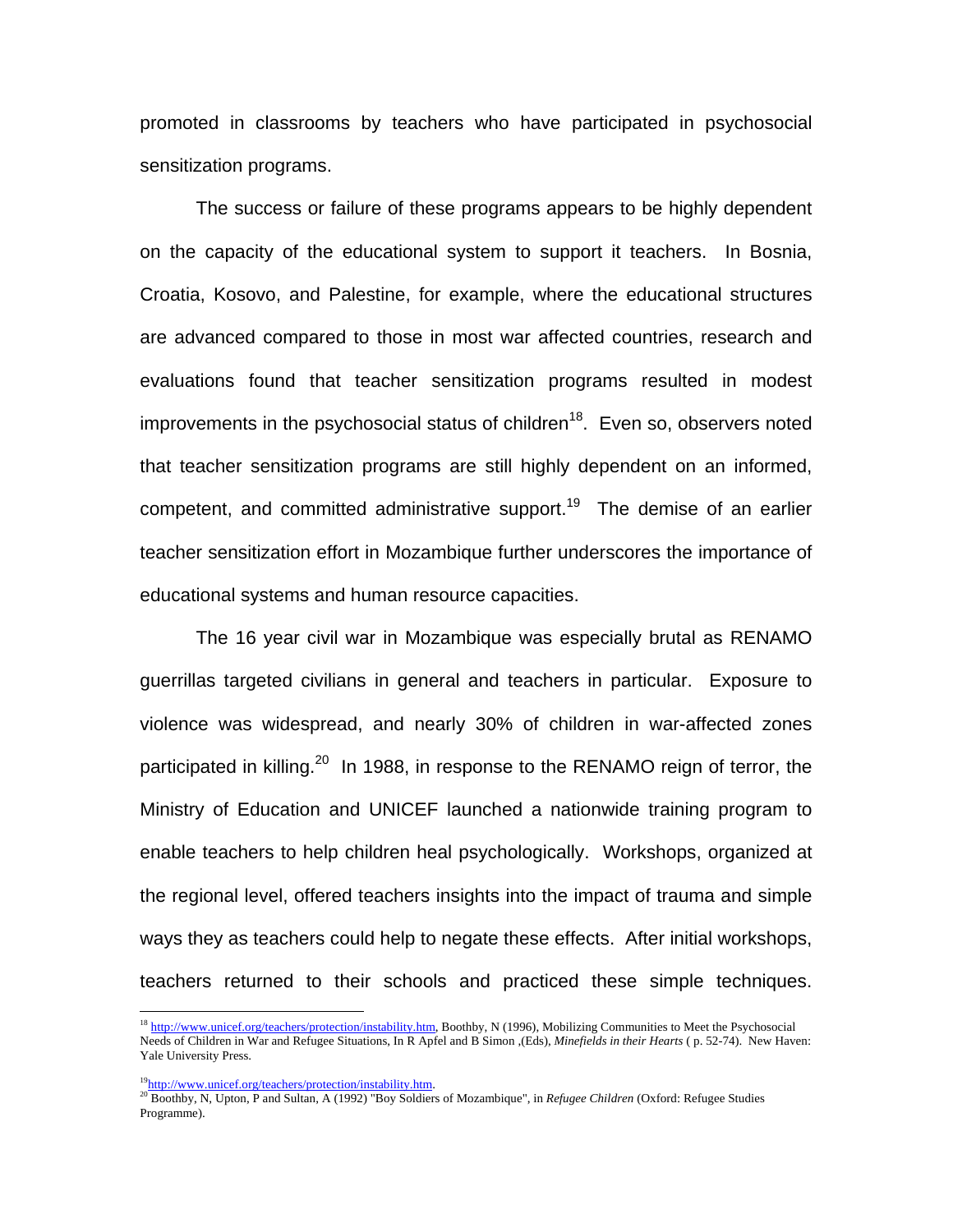Refresher workshops and advanced courses were offered over the course of the year as well.

An end of the year evaluation founded the program was not impacting children.<sup>21</sup> 75% of participating teachers either had not understood the basic curriculum provided or, misapplied it once they returned to their classrooms. Other shortcomings included:

- $\triangleright$  Low teacher morale due to dangerous living situations and exhaustive work conditions
- $\triangleright$  Teachers psychological well-being was not considered; they, too, were in need of psychological care and support;
- $\triangleright$  Poor conceptual fit between western and local trauma concepts
- ¾ Overcrowded and undersupplied classrooms.

District level teachers in Mozambique had minimal education themselves (an average of about a  $9<sup>th</sup>$  grade education). They were living in threatened communities and dealing with 40-50 children per classroom. School buildings were in ill repair, classes were often held under trees, classroom materials scarce, and it was not uncommon for teachers to go months on end without being paid.

The lack of government capacity and absence of attention to the lives of teachers undermined the Mozambique government's effort to provide psychosocial support to their children through schools. Unfortunately, these same deficits afflict the majority of today's conflict-ridden countries. This is why the International Rescue Committee's *Healing Classroom Initiative* is a promising new approach to psychosocial support provision in refugee camp and failed

<sup>&</sup>lt;sup>21</sup> Ministry of Education (1989). An Evaluation of the Ministry of Educations and UNICEF Psychosocial Program for War-Affected Children, Maputo, Mozambique: Ministry of Education.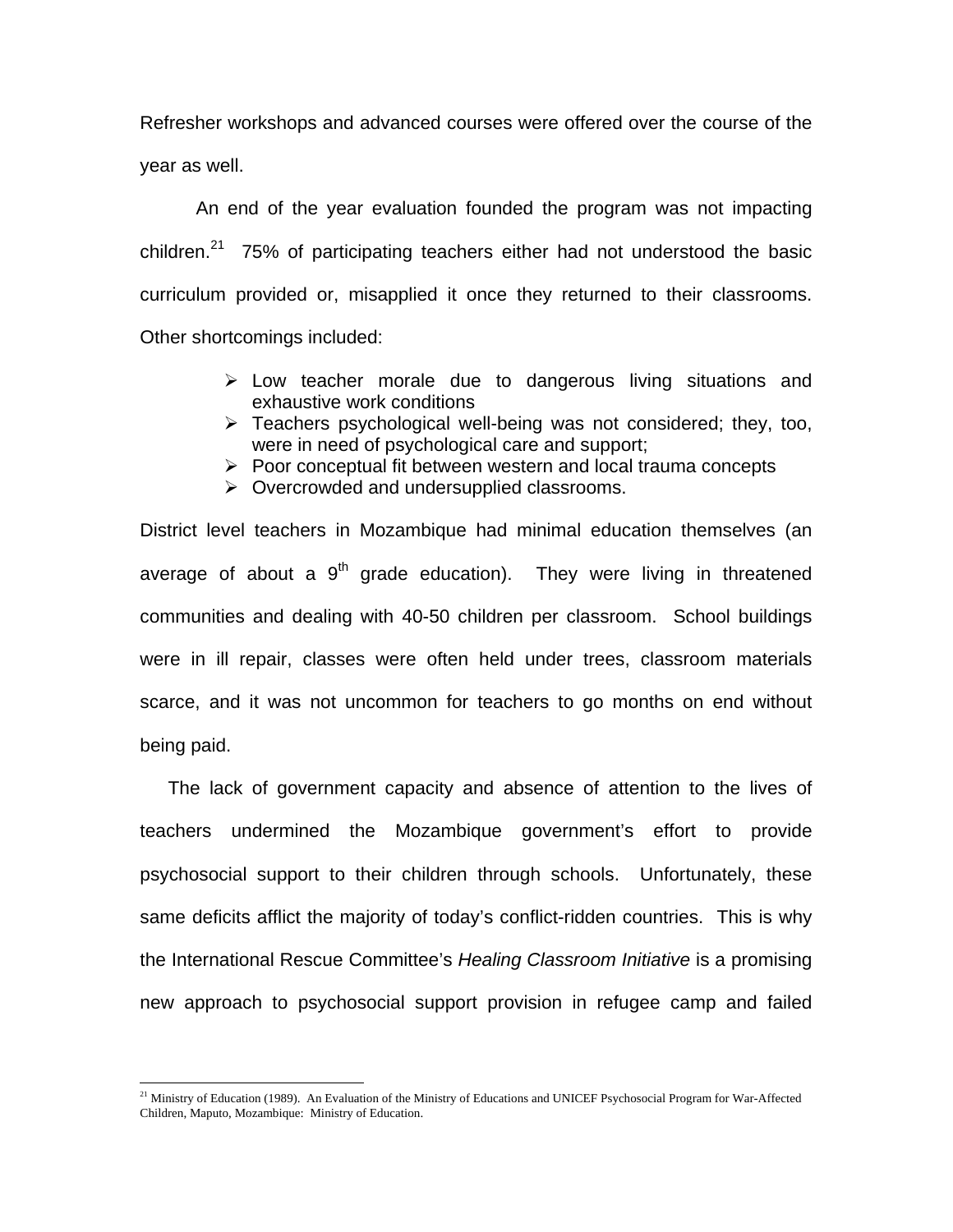states schools. The initiative focuses on establishing basic educational systems functionality first—including:

- $\triangleright$  Ensuring basic but safe school structures
- $\triangleright$  Maintaining reasonable student –teacher ratios
- $\triangleright$  Maintaining reasonable textbook and other material-student ratios
- $\triangleright$  Providing basic teacher training
- $\triangleright$  Ensuring regular pay or incentives

As these basic requirements are being met as best they can in a given situation, the initiative also focuses on the personal and professional lives of the teachers, most of whom have not completed college-based teacher training programs. In contrast to programs that provide psychosocial training to teachers, this initiative identifies and supports the emotional and social lives of teachers as a first step towards improving their abilities to provide psychosocial support to their students. It is founded on the belief that in order to "feed" another human being, one also must be "fed." As described in a recent evaluation report, the program "aims to improve teacher development for student well-being through research into teachers' and students' experiences in school and their perceptions and beliefs about teaching and learning in selected pilot countries."  $22$  This recent assessment found, for example, that most teachers did not consider themselves to be "real teachers" decreasing their confidence in their abilities as a professional, as well as their effectiveness as healing agents for children. The evaluation further emphasized that the life experiences of teachers should be integrated in teacher development programs. By striving to ensure minimal standards for effective teaching, and strengthening human capital needs, the

1

<sup>&</sup>lt;sup>22</sup> Withrop R. & Kirk J (2004) Teacher development and student well-being. Forced Migration Review. 22:18-21.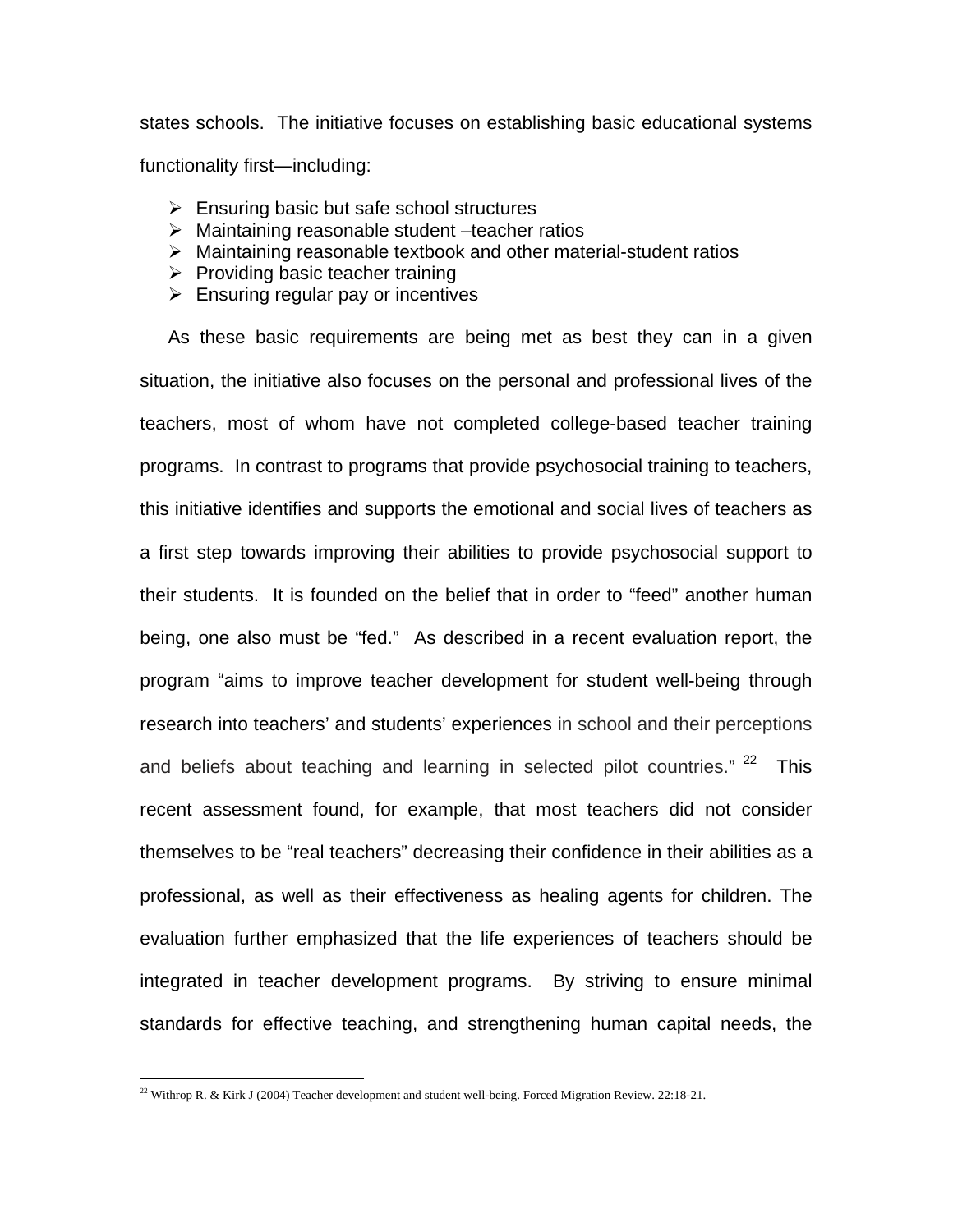Healing Classroom Initiative appears to be a promising approach to increasing teachers' capacities to provide psychosocial support to children in weak and field state scenarios.

#### **Psychosocial Structured Activities Programs**

A variety of psychosocial structured activity programs (PSSA) have been developed for classroom settings or as part of after school or summer camp programs. In contrast to recreation and social activities programs, PSSA programs incorporate explicit psychological components into their efforts to heal children. Save the Children (US) approach to PSSA programming looks particularly promising. Adapted from the work of community-minded mental health professionals<sup>23</sup>, Save the Children's resilience-building programs have reached more than 80,000 children in Palestine, Nepal and Indonesia. Whether implemented as part of a school's regular curriculum, or as a core component of summer camps, this program seeks to meet five objectives:

- Reduction of the risk of maladaptation
- **Facilitation of resiliency and a return to normalcy**
- **Facilitation of empowerment and mastery**
- **Use a natural learning environment**
- Screening for high-risk youth<sup>24</sup>

The program consists of 15-18 highly structured activity sessions which are used in a sequential process to address a range of psychosocial concerns, including security, self-esteem, personal life events, coping and resiliency and protection mapping. The structure of activities and their sequence remain

<sup>&</sup>lt;sup>23</sup> Macy R. & Macy D. (2002) Advanced Training Manual for the 15 Session Camp & Classroom Based Psychosocial Intervention Program Targeting Palestinian Youth Survivors of Difficult Circumstances. The Center for Trauma Psychology. Boston. <sup>24</sup> Ibid.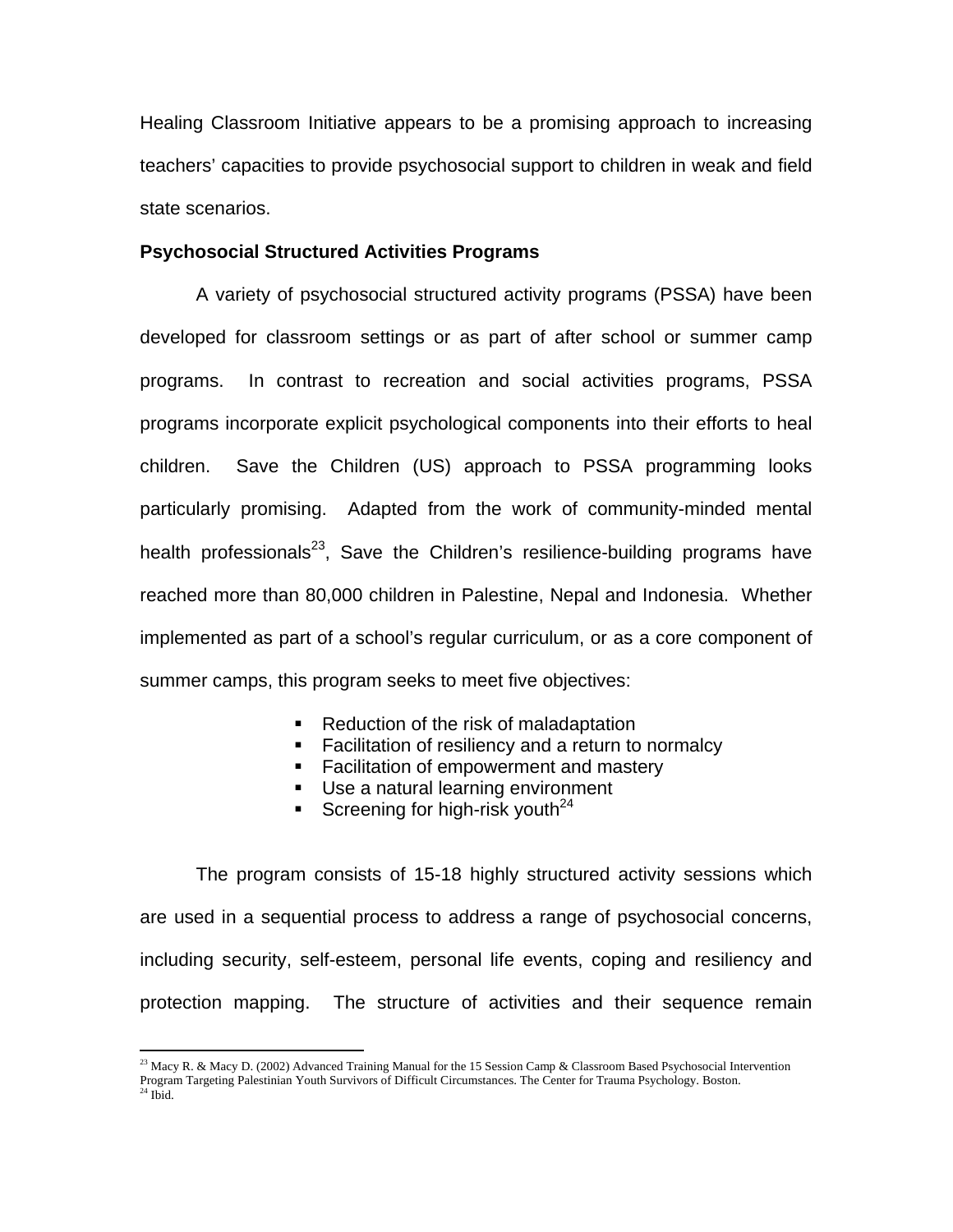constant; what changes in each emergency situation are the cultural elements of the program, including music, dance, materials and elimination of inappropriate activities. This PSSA program is designed for the early stages after a disaster as well as during and following times of violent conflict. It operates under the premise that an immediate and short-term response to a sudden event can mitigate the impact of exposure and the potential onset of mood and anxiety disorders, including the onset of post-traumatic stress disorder (PTSD). Further, the approach holds that survivors of stressful events have the strength to express what has happened to them; when given the proper tools and supportive environment, children can best do this by engaging with their peers in dance, music, drawing, cooperative games and dramas that enable them to explore basic emotions such as fear, joy sadness and courage.

By implementing the structured activity program as a part of a school's curriculum, the potential stigma of receiving mental health support is reduced. Activity takes place with all of a child's class. Entire classrooms are selected for participation rather than individual students. Rather than being given only unstructured play or recreation time, students are engaged by the teacher in specific, highly structured activities, which are sequentially arranged over three to four weeks to achieve the desired outcomes.

To date, two impact evaluations have been initiated on Save the Children's PSSA programs. In Palestine, a university-based researcher employed a range of standardized questionnaires to discern the impact of this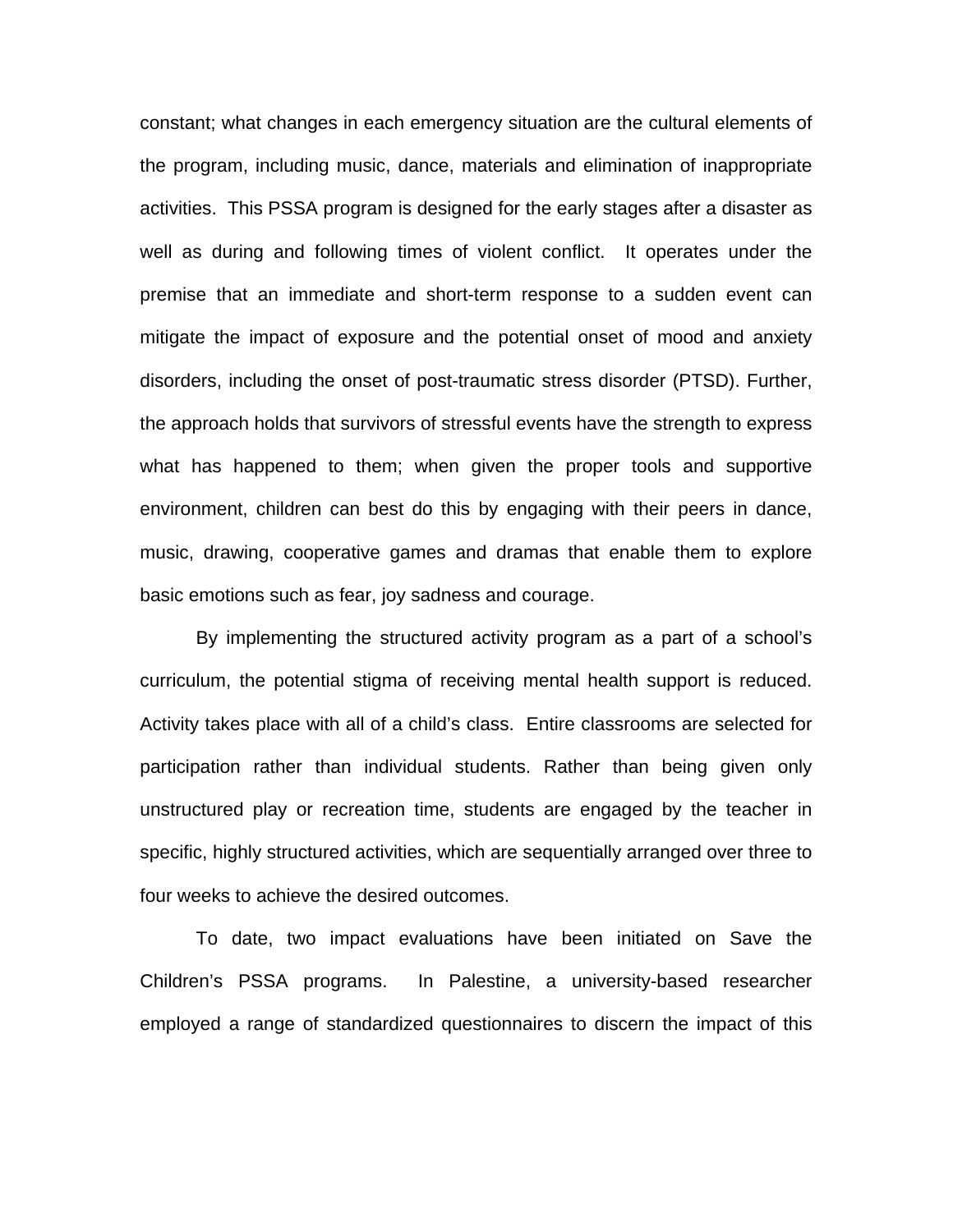program on children in the West Bank<sup>25</sup>. Some 900 children who completed the program and 900 who were waiting to enroll in the program were included in the study. Results indicate significant differences between the two groups in terms of self-esteem, self-efficacy, pro-social behavior and post-traumatic stress symptoms. In tsunami-affected Aceh (Indonesia), Save the Children staff held focus groups discussions with more than 1200 parents whose children were in the program and some 400 parents whose children were waiting to be involved.<sup>26</sup> Parents in the first group were asked to comment on their children's attitudes and behaviors pre and post activities. The second group was asked to comment on changes based solely on time. Moreover, teachers were asked to record preand- post attitude and behavior changes in children who participated in the program. Marked improvements were noted in PSSA activity group, including reduction of traumatic stress symptom, improved motivation, concentration and school performance, increased playfulness, and reduced anti-social behavior. Reduction in post-traumatic stress symptoms was also noted amongst children in the control group; however, virtually no change was reported in terms of motivation, concentration, school performance or pro-social behavior.

Like teacher sensitization efforts, PSSA programs are also highly dependent on informed and supportive ministry administrators and school headmasters. The quality of the program is higher when PSSA facilitators are selected according to core competencies rather other institutional-oriented criteria. Moreover, the PSSA is not designed to help children suffering significant

<sup>&</sup>lt;sup>25</sup> Save the Children, (2003), Preliminary Results: Classroom Based Initiative, E. Jursuslaem

<sup>&</sup>lt;sup>26</sup> Melvin, C. Preliminary Analysis of the Psychosocial Structured Activity Program Impact, Aceh, Indonesia: Save the Children (2005).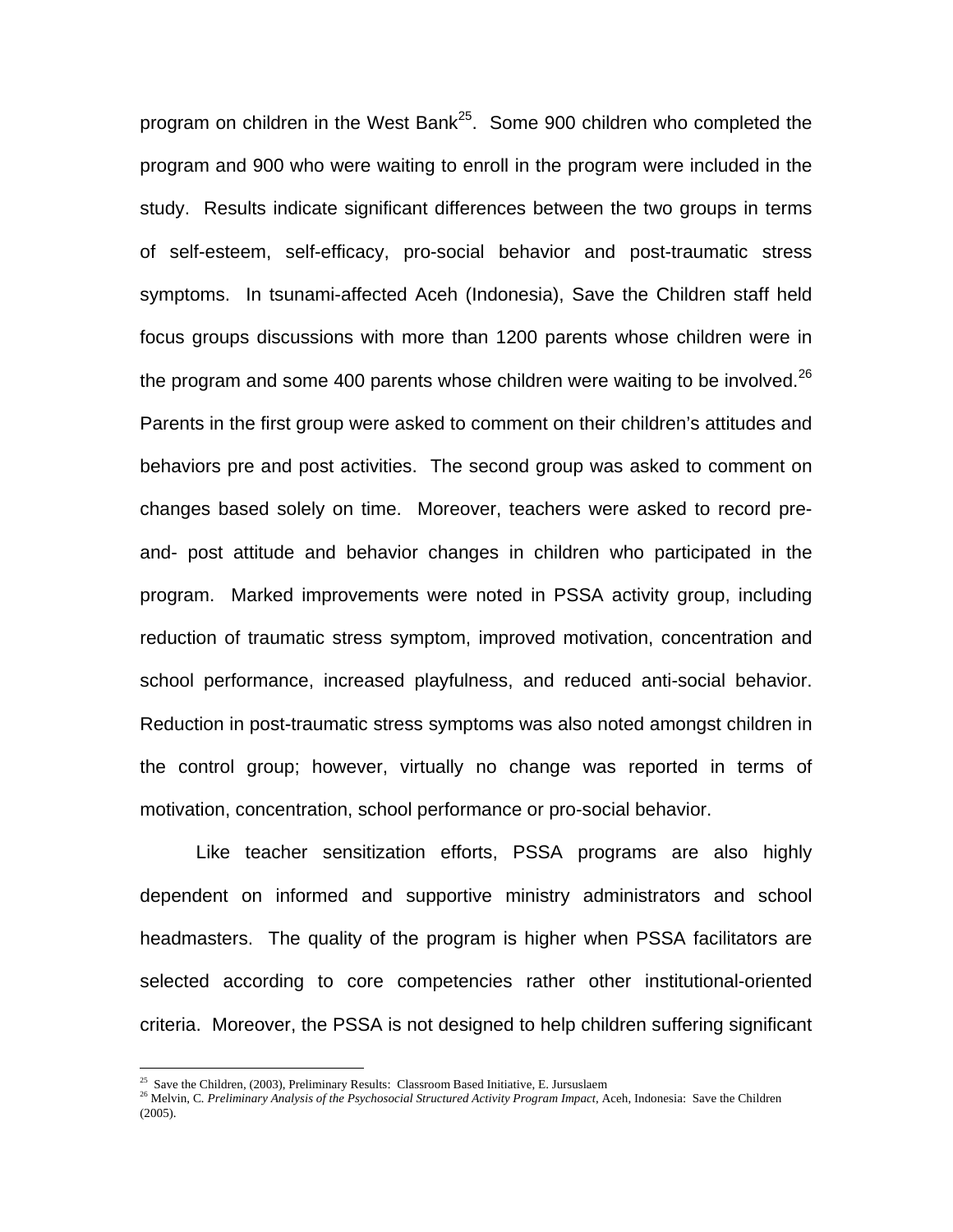psychosocial disorders, including full-blown PTSD. It is thus advantageous to develop a referral system for the minority of students who will benefit from intensive counseling or treatment. Finally, as a community based development organization, Save the Children has augmented the PSSA program with other forms of support, such as livelihoods, health, nutrition, housing, and basic education, in order to better ensure positive change over time. A three year study is underway to examine the impact of some of these different combinations of support.<sup>27</sup>

### **Peer-to-Peer Dialogue**

 $\overline{a}$ 

Many agencies organize peer dialogues, often called peer counseling, as a complement to other programmatic interventions. Peer dialogues can be arranged for a variety of purposes—to address day-to-day concerns of refugee children; as part of a broader program to reintegrate former child soldiers into communities; as an outreach component of a youth-community service initiative; or, as school-based program of psychosocial support. While peer dialogues may be tailored for different purposes, they generally include opportunities for girls or boys to express thoughts and feelings about their situation, explore the fairness of various rule or life constraints, work out disagreements amongst themselves through means other than fighting and, in some cases, to identify ways they can improve their situation individually or collectively. Although these interventions are not forms of psychotherapy, and the discussion leaders have too little training to be regarded as professional counselors, peer dialogues appear to be useful

<sup>27</sup> Program on Forced Migration and Health (2005), *Care and Protection of Children in Crisis: A Good Practice-Policy Change Initiative*, New York: Mailman School of Public Health, Columbia University.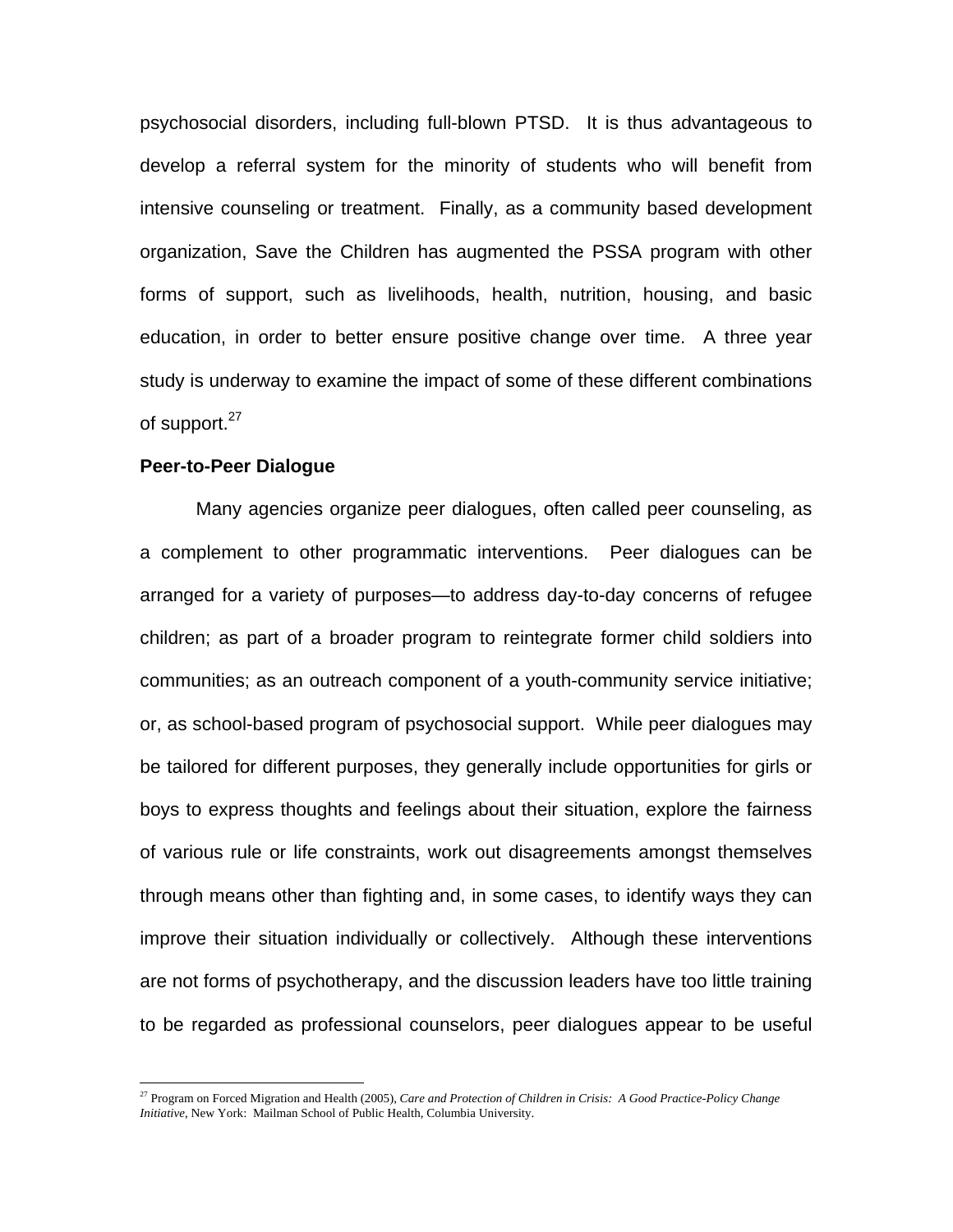psychosocial tools since they build important life skills of reflection, empathy, negotiation, and discussion that encourage personal growth and well-being.

Following another cycle of intensified violence in the Gaza region, UNICEF implemented the "We Care" peer counseling program in  $2003.<sup>28</sup>$ Partnering with the Palestinian Youth Association for Leadership and Rights Activation, the program aimed to support university students to provide psychosocial counseling to adolescents in severely affected communities in Gaza. Group discussions focused on family relationships, romance, school difficulties, peer pressure, examinations, and other aspects of their day-to-day concerns. Given that schools were overburdened with other concerns, this peerto-peer approach was one of the few ways psychosocial support could be organized in Gaza.

UNICEF's evaluation found that adolescent participants developed stronger feels of trust, mutual respect and group affinity. They also reported reductions in fear and anxiety. In addition, university students benefited as the program allowed them to contribute to their community at a time of collective need. In the process, the university students reported that they not only experienced personal satisfaction, but that they were also able to practice important skills, such as active listening, empathetic understanding, and group facilitation.<sup>29</sup>

#### **School-Based Counselors**

 $^{28}$ UNICEF (2003) Adolescent programming in conflict and post-conflict situation: Case Studies, p.45.  $^{29}$  Ibid, p. 45.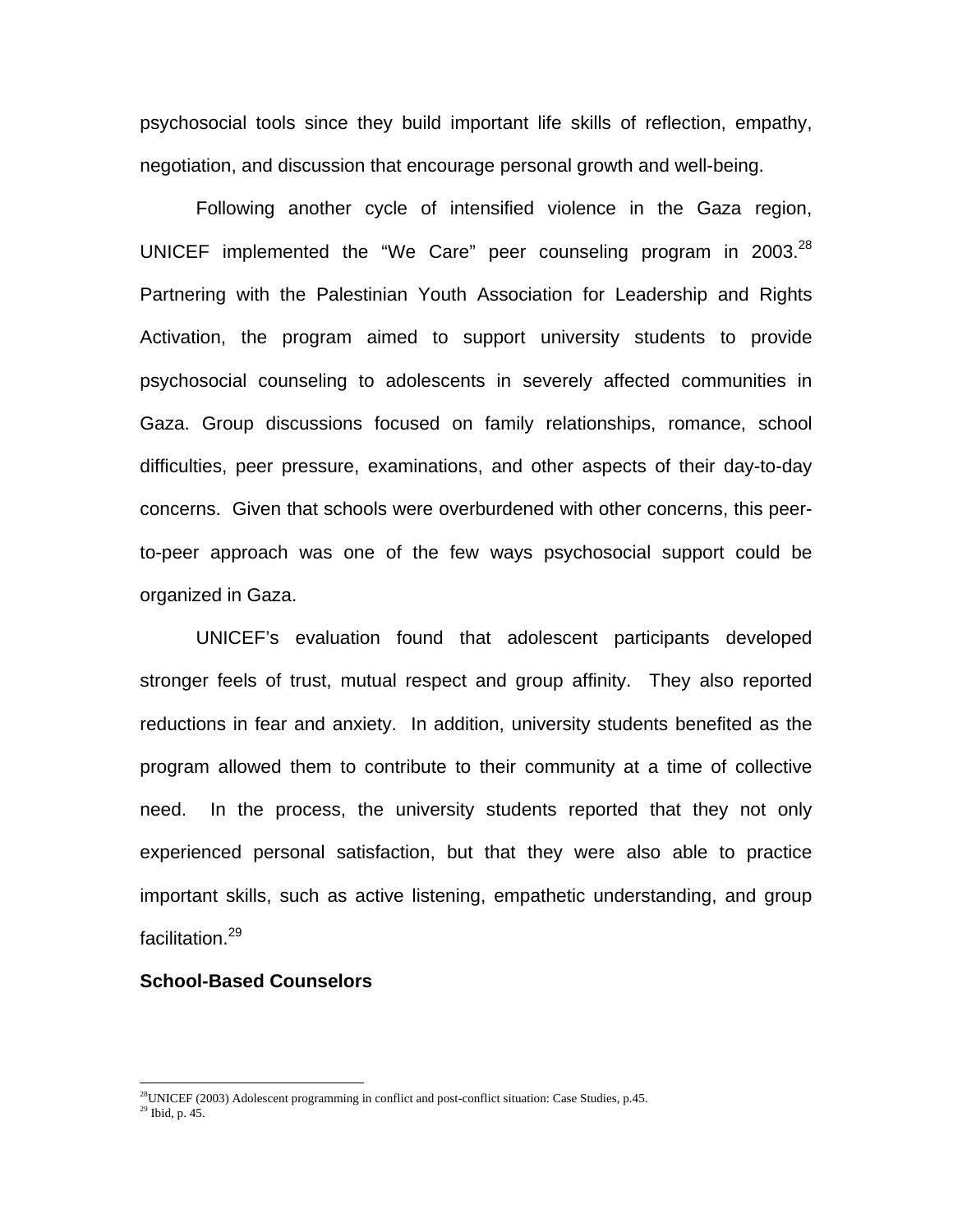The use of trauma concepts and treatment centers and counseling programs in non-western cultures has come under criticism from a number of academics and practitioners.<sup>30</sup> Critics suggest that trauma approaches focus on children's deficits and portray them as suffering a form of pathology that can have life-long impacts. This depiction, in turn, does not fit a growing body of evidence that indicates that most war-affected children function reasonably well, exhibit complex moral reasoning, and defy stereotypes, such as "a lost generation." Perhaps, most important, trauma is only one of many issues that face waraffected and displaced children. Often, these children regard the loss of education, lack of job skills and income, and living in poverty as more significant threats to their well-being that trauma. It is further argued that western treatment approaches in non-western settings are ineffective if not harmful.

Nonetheless, there are numerous studies that point to wide-scale traumatic event symptoms amongst war-affected children around the world.<sup>31</sup> Moreover, none of the psychosocial programs described above are designed to address the significant psychosocial disorders—and one of the major problems confronted by the staff of such programs is what to with the comparative small number of children and youth in need to more intervention. It is in this context, that a number of national and international efforts have been undertaken to support

<sup>30</sup> Bracken, P (1998). Hidden Agendas: Deconstructing Post-traumatic Stress Disorder. In P. Brachen and C Petty (eds), *Rethinking the Trauma of War*, pp38-59. London: Free Association Books; Dawes, A and Donald, D (1994). *Childhood and Adversity*. Cape Town: David Philips; Summerfield, D. (1996) The Impact of War and Atrocity on Civilian Populations: Basic Principles for NGO Interventions and a Critique of Psychosocial Trauma Projects. Relief and Rehabilitation Network. Paper No. 14. p.17.<br><sup>31</sup> Dyregov, A, Gjestad, R, and Raundalen, M (2002) Children Exposed to Warfare: A longitudinal Study,

*Stress*, 15, 59-68; Mollica, R, Pole, C, Son, L, Murray, C and Tor, S (1997) Effects of War Trauma on Cambodian Refugee Adolescents' Functional Health and Mental Health Status, *Journal of the American Academy of Child and Adolescent Psychiatry*, 36, 1098-1106; Boothby, N, Upton, P and Sultan, A (1992) "*Boy Soldiers of Mozambique", in Refugee Children.* Oxford: Refugee Studies Programme.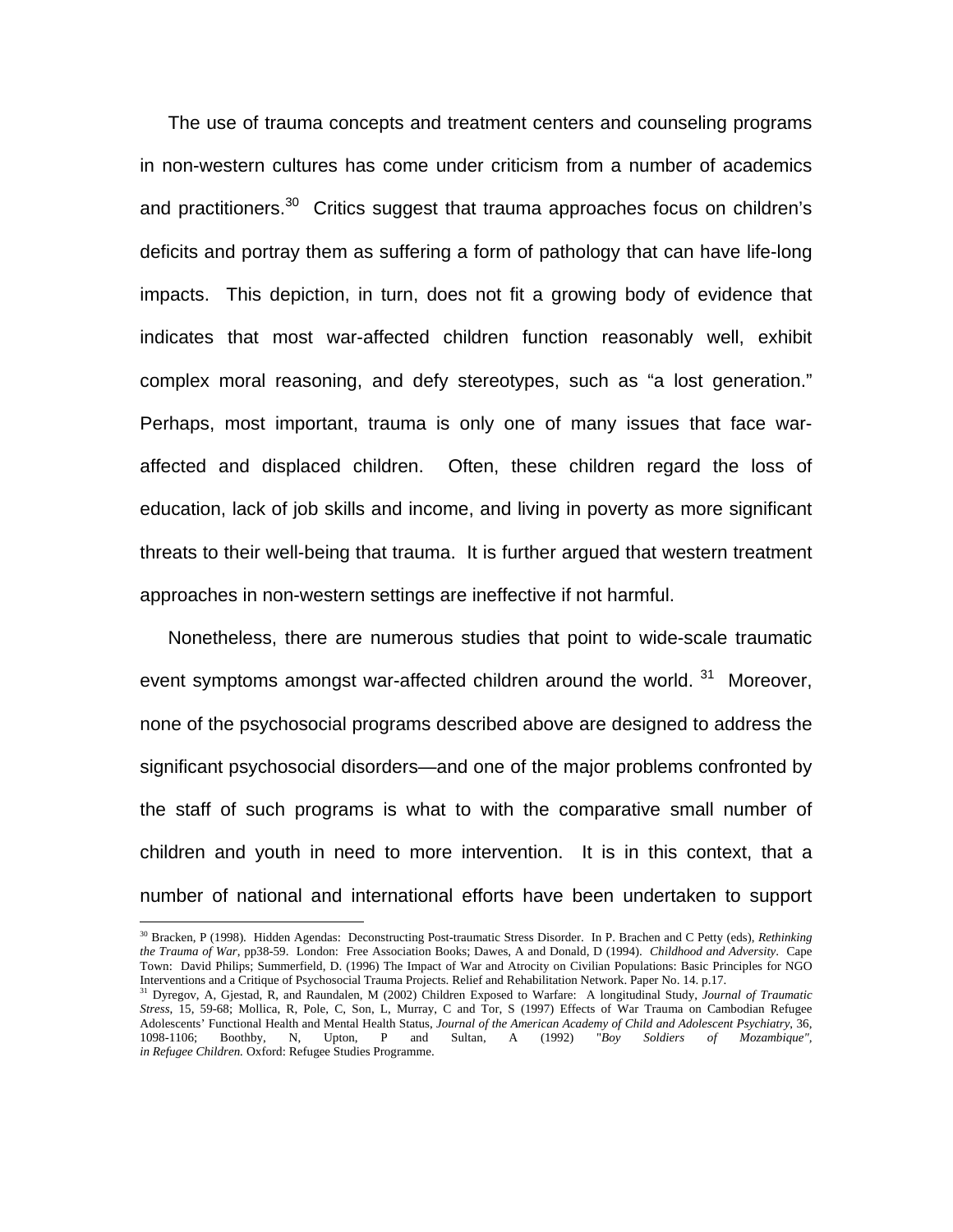counseling and treatment programs in schools. Our review of these efforts found that a number of internationally subsidized school-based treatment or counseling programs have proven to be an effective way to addressing more severely affected children or youth—but only when these have been implemented in cultures that traditionally use mental health services to address and in schools which are part of functional education systems. In Bosnia, for example, UNICEF supported the training of school counselors to implement a school-based treatment program for at-risk adolescents who had been exposed to significant levels of violence. $32$  Prior to this effort, the role of school counselors was largely to address disciplinarian concerns. Now, these school-based counselors, supervised by outside mental health professionals, were supported to engage with war-affected youth in supportive group therapy. The program involved about 20 sessions of group work which aimed to address grief and trauma, and promote resiliency and active coping. An evaluation reported the following benefits:<sup>33</sup>

- $\triangleright$  The program was eventually integrated into their overall work plan at the school, thereby increasing opportunities to reach additional students
- $\triangleright$  Participation in the program had expanded their professional role in the school from a "disciplinarian" to a provider of mental health services;
- $\triangleright$  Human capacity to address war-related trauma was expanded as through the development of a network of school counselors and mental health professionals;
- $\triangleright$  Students participants reported acquiring effective coping and problemsolving skills
- $\triangleright$  Quantitative analysis indicated a reduction in stress and anxiety among program participants.

<sup>&</sup>lt;sup>32</sup> Layne, C., Davies, R., Burlingame G., Saltzman W., Thomas N., Pynoos R. (2001) Evaluation of the UNICEF School-Based Psychosocial Program for War-Exposed Adolescents as Implemented During the 2000-2001 School Year. Technical Report.<br><sup>33</sup> Ibid.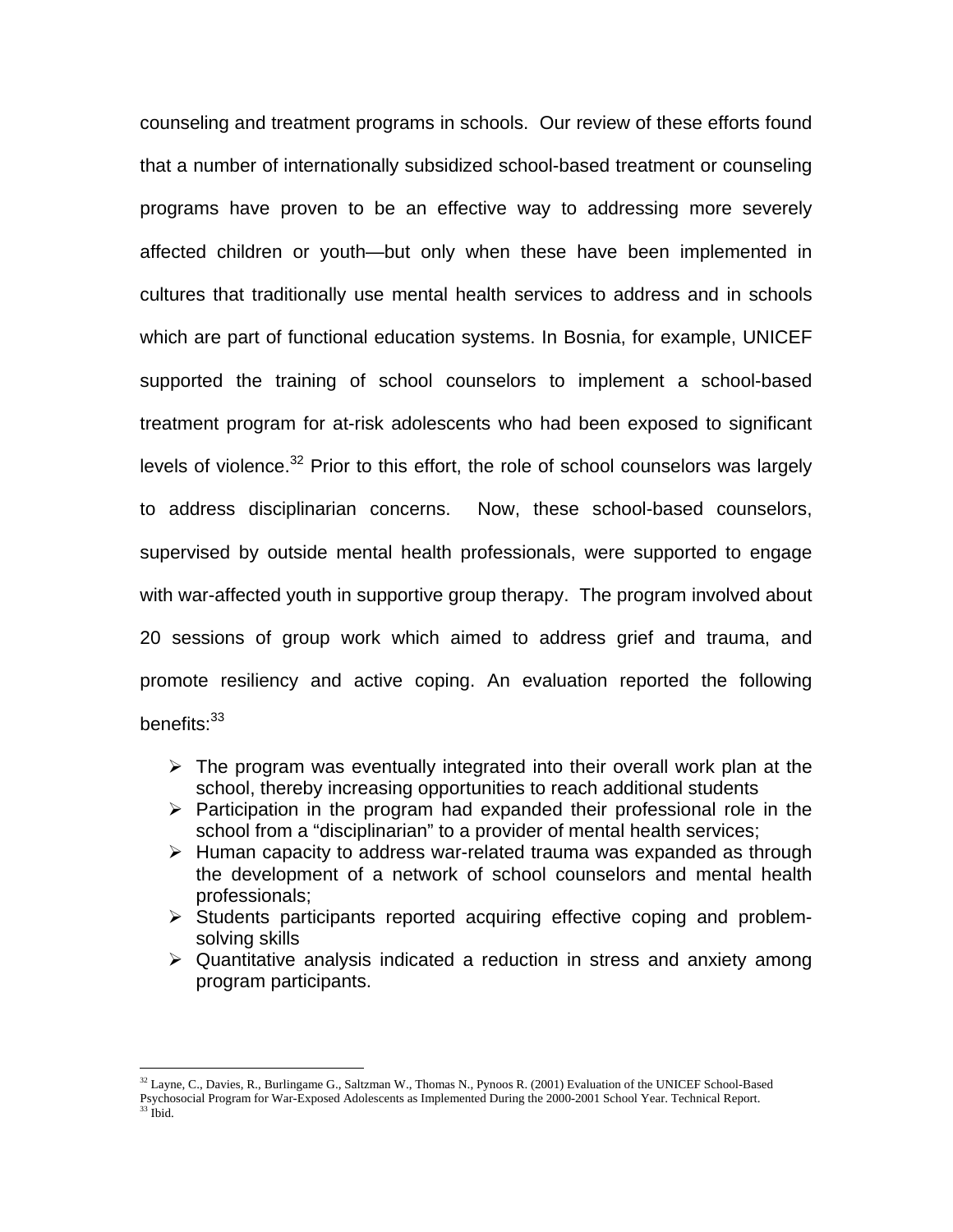Our analysis of school counselor programs in other countries suggests the following common problems:

- $\triangleright$  Training sessions tend to be overly theoretical and trauma only focused
- $\triangleright$  Insufficient time is spent teaching or acquiring skills
- $\triangleright$  Insufficient follow-up support to counselors when they return to their schools
- $\triangleright$  Uneven and low quality work due to insufficient monitoring
- $\triangleright$  Lack of support from school administrators
- $\triangleright$  Insufficient out-reach to students parents and families

## **What We Need to Know Next**

As described above, there have been some exemplary pioneering efforts to provide psychosocial support to children affected by conflict and mass population movements. But as a field of practice, the provision of psychosocial care to children in crises is still in its infancy. Widely differing conceptual approaches—from addressing PTSD to reinforcing social support networks--have been adopted to justify interventions, but little evidence actually exists to support the efficacy of these approaches, nor how they might be employed to better reinforce one another. The international community is still largely unable to identify sufficient consensus regarding psychosocial goals, strategies or outcomes. This lack of an evidence base for effective interventions undermines donor countries' confidence in psychosocial investments, and leaves humanitarian workers wondering if their efforts made a difference.

Professionalizing this field of practice requires a stronger evidence base for good practice be developed—and this means that donors must support program evaluations as part of their humanitarian response policy. International organizations, in turn, would benefit from cross agency, country and regional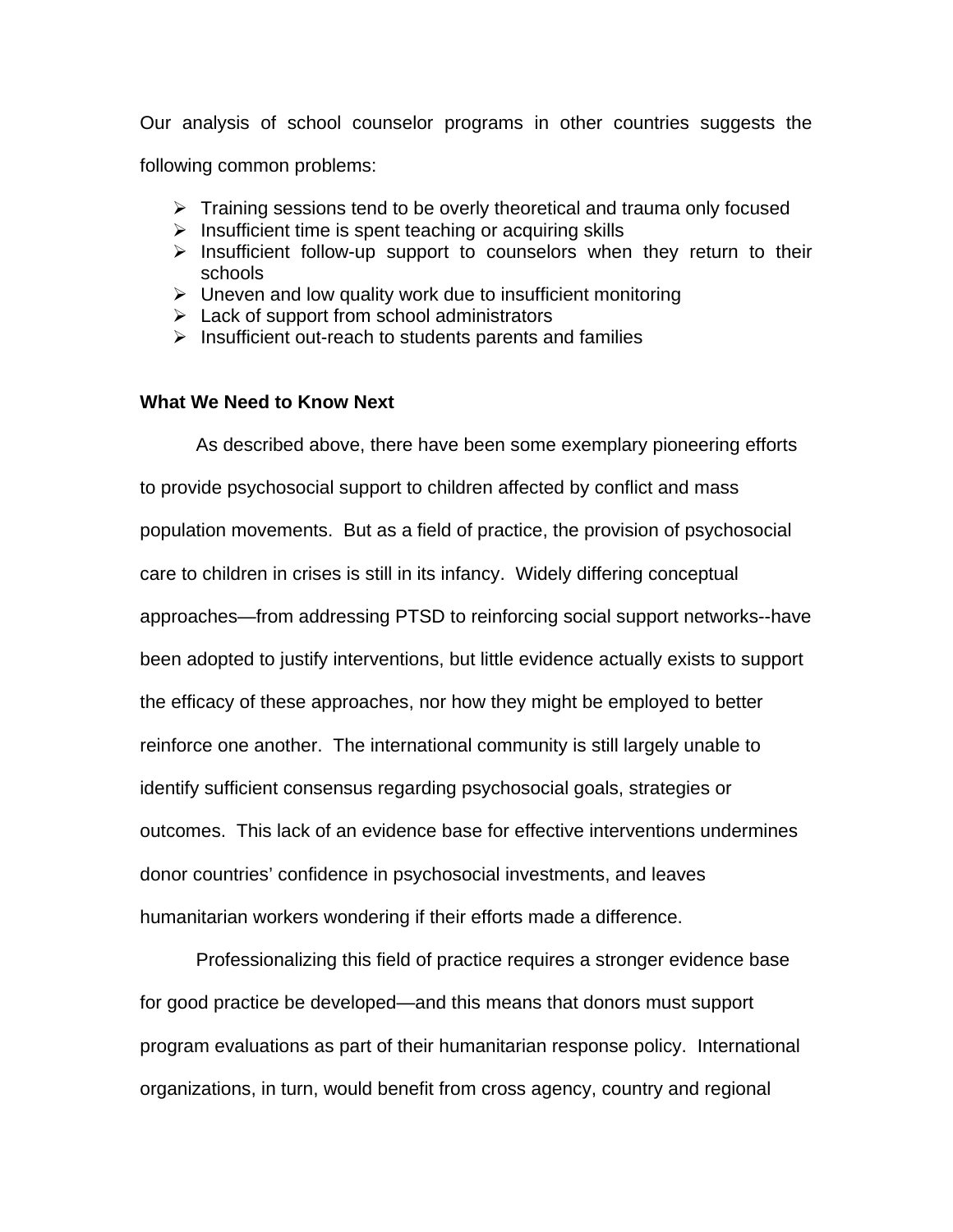learning. Agreed upon outcomes, indicators and impact measures need to be established to examine the efficacy of different approaches to psychosocial programming across efforts. Common program principles –such as scalability, gender equality, and community empowerment---also should be employed to examine efficaciousness from a humanitarian response perspective.

Methodologically, impact evaluations need to maintain higher standards of evidence than in the past, and be able to take counterfactuals (including what would have happened had the project never taken place?) into account. Determining counterfactuals needs to be at the core of future evaluation design. There are different ways to do this—ranging from experimental designs (randomization) to non-and-quasi-experimental design (non-randomization). In addition, issues such as selection bias and integration of quantitative and qualitative methods for evaluating program impact need to be better addressed.

 Consistent and rigorous program impact evaluations will be at the heart of efforts to professionalize this field of practice. In addition, children affected by conflict and displacement also would benefit from further insights into the follow:

- $\triangleright$  How might the application of epidemiological assessment approaches result in more timely and accurate identification of at-risk groups of children?
- $\triangleright$  What are the essential elements of effective programs to address PTSD, depression and anti-social behavior?
- $\triangleright$  What are the most efficacious ways to address the psychological and social needs of child soldiers and other groups of exploited girls and boys?
- $\triangleright$  Which social support mechanisms are instrumental in strengthening resilience and psychological well-being?
- $\triangleright$  Which psychosocial approaches are able to go to scale?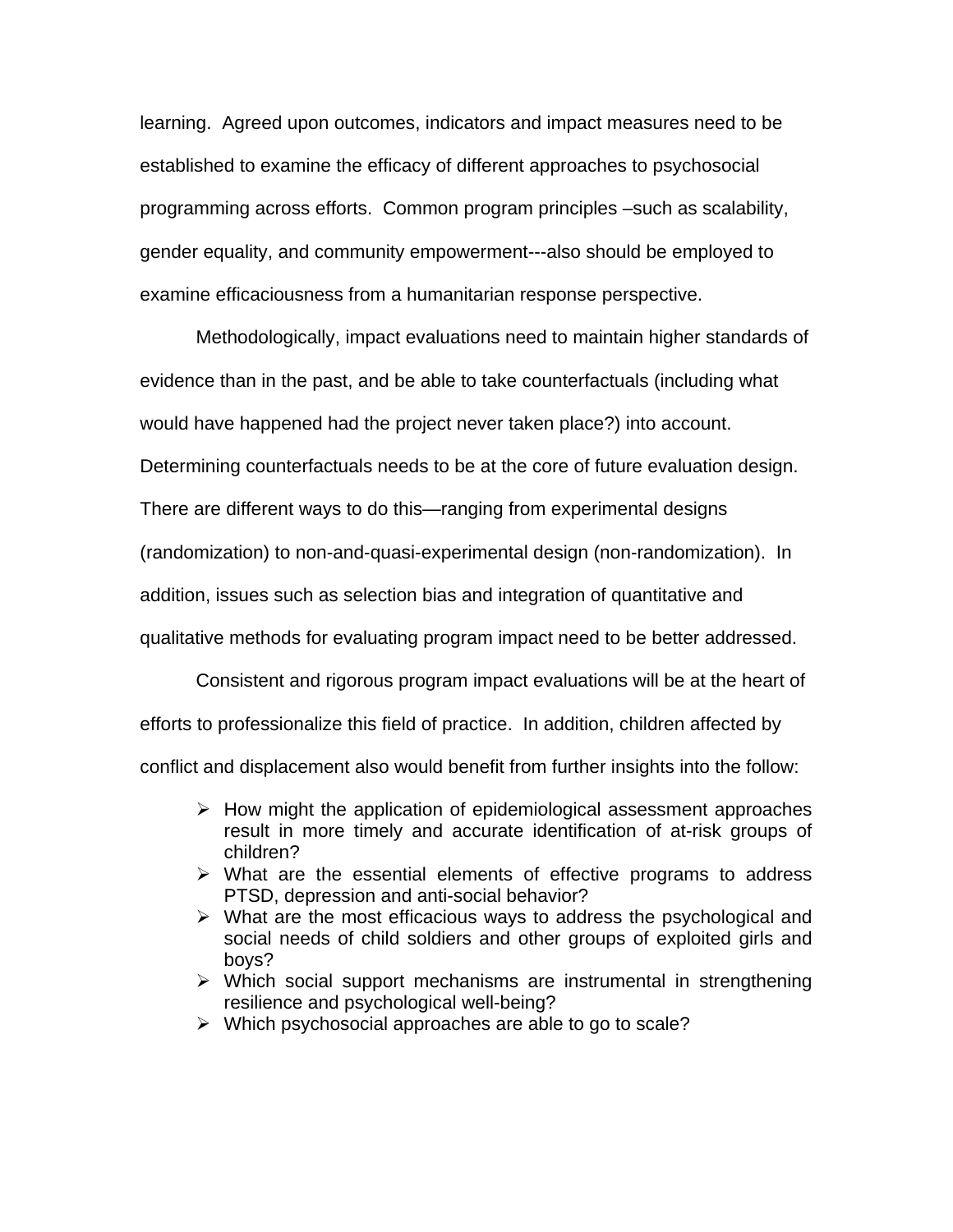### **References**

W. Arroyo and S Eth (1996). Post traumatic stress disorder and other stress responses. In R Apfel and B Simon ,(Eds), *Minefields in their Hearts* ( p. 52-74). New Haven: Yale University Press.

Barber, B, (2001) Political Violence, Social Integration and Youth Functioning: Palestinian Youth from the Intifada. *Journal of Community Psychology*, 29 (3), 259-280.

Baron, N, (2002), Community-based Psychosocial and Mental Health Services for Southern Sudanese Refugees in Long Exile in Uganda. In J.De Jong (ed.) *Trauma, War and Violence*, pp. 157-203, New York: Kluwer.

Baron, EV (2001) Institute for Reconstruction and International Security through Education, In, Smith, D & Vaux, (2002) *Education, Conflict, and International Development*. Department for International Development (DFID). United Kingdom

Boothby, N, Upton, P and Sultan, A (1992) "*Boy Soldiers of Mozambique", in Refugee Children.* Oxford: Refugee Studies Programme.

Boothby, N (1996), Mobilizing Communities to Meet the Psychosocial Needs of Children in War and Refugee Situations, In R Apfel and B Simon, (Eds), *Minefields in their Hearts* (pp. 52-74). New Haven: Yale University Press.

Bracken, P (1998). Hidden Agendas: Deconstructing Post-traumatic Stress Disorder. In P. Brachen and C Petty (eds), *Rethinking the Trauma of War*, pp38- 59. London: Free Association Books.

Bush, Kenneth D and Saltarelli, Diana (2002) *The Two Faces of Education in Ethnic Conflict*, United Nations Children's Fund, Innocenti Research Centre, Florence, Italy. ). In, D Smith, & C Vaux, (eds) *Education, Conflict, and International Development. Department for International Development* (DFID). United Kingdom.

Cairns, E (1996). *Children and Political Violence*. Cambridge MA: Blackwell.

Christian Children's Fund. *Free to Play in Peace*. Luanda, Angola.

Dawes, A and Donald, D (1994). *Childhood and Adversity*. Cape Town: David Philips.

Dyregov, A, Gjestad, R, and Raundalen, M (2002) Children Exposed to Warfare: A longitudinal Study, *Journal of Traumatic Stress*, 15, 59-68.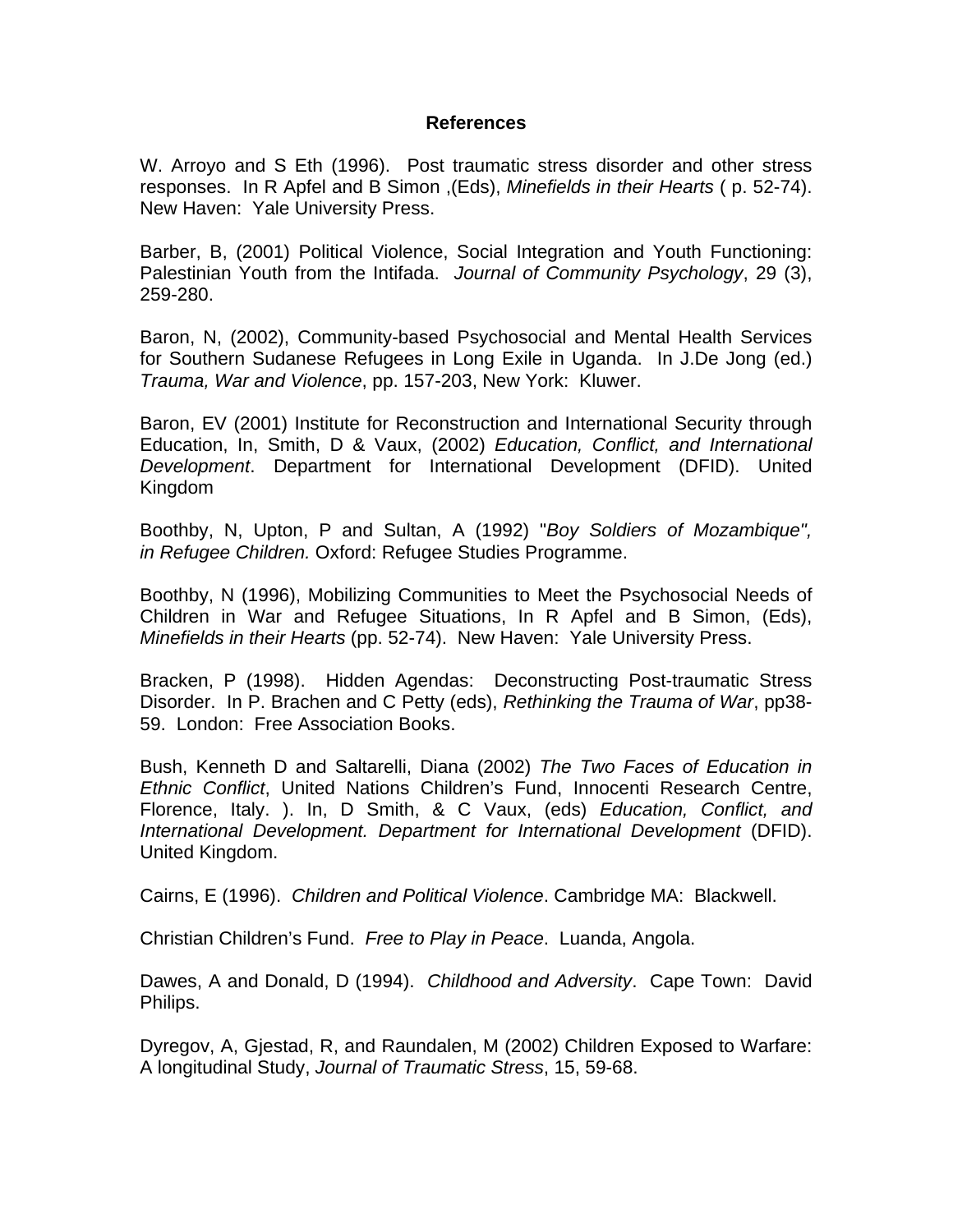Displaced Children's and Orphans Fund (DCOF). *Afghanistan Child Protection Consortium Report: Child Protection and Psychosocial Support for Afghan Children and Youth*. Third Quarterly Report Oct – Dec 2003

INEE (2004) Minimum Standards for Education in Emergencies, Chronic Crisis and Early Reconstruction. UNESCO. Paris.

Garbarino, J, Kostelny, K and Dubrow, N (1991). *No Place to Be a Child: Growing up in a War Zone*. Lexington MA: Lexington Books.

Garbarino J., (2002) Kids First: Approaching School Safety, in E Pelser (ed), *Crime Prevention Partnerships: Lessons from practice,* Institute for Security Studies*,* p 70

Layne, C., Davies, R., Burlingame G., Saltzman W., Thomas N., Pynoos R. (2001) Evaluation of the UNICEF School-Based Psychosocial Program for War-Exposed Adolescents as Implemented During the 2000-2001 School Year

Macy R. & Macy D. (2002) Advanced Training Manual for the 15 Session Camp & Classroom Based Psychosocial Intervention Program Targeting Palestinian Youth Survivors of Difficult Circumstances. Boston: The Center for Trauma Psychology.

Melvin, C*. Preliminary Analysis of the Psychosocial Structured Activity Program Impact*, Aceh, Indonesia: Save the Children (2005).

Mollica, R, Pole, C, Son, L, Murray, C and Tor, S (1997) Effects of War Trauma on Cambodian Refugee Adolescents' Functional Health and Mental Health Status, *Journal of the American Academy of Child and Adolescent Psychiatry*, 36, 1098-1106

Nicholai, S & Triplehorn, C. (2003). The Role of Education in Protecting Children in Conflict. HPN Network Paper 42. Humanitarian Practice Network, Overseas Development Institute. March 2003.

Rutter, M (1985) Resilience in the Face of Adversity: Protective Factors and Resistance to Psychological Disorder, *British Journal of Psychiatry*, 147, 598- 611.

Save the Children (2004), Nepal Field Report, Kathmandu: Save the Children USA.

Save the Children (2005), *Protecting Children in Emergencies*. Policy Brief, 1 (1), Spring 2005, Westport CT: Save the Children USA.